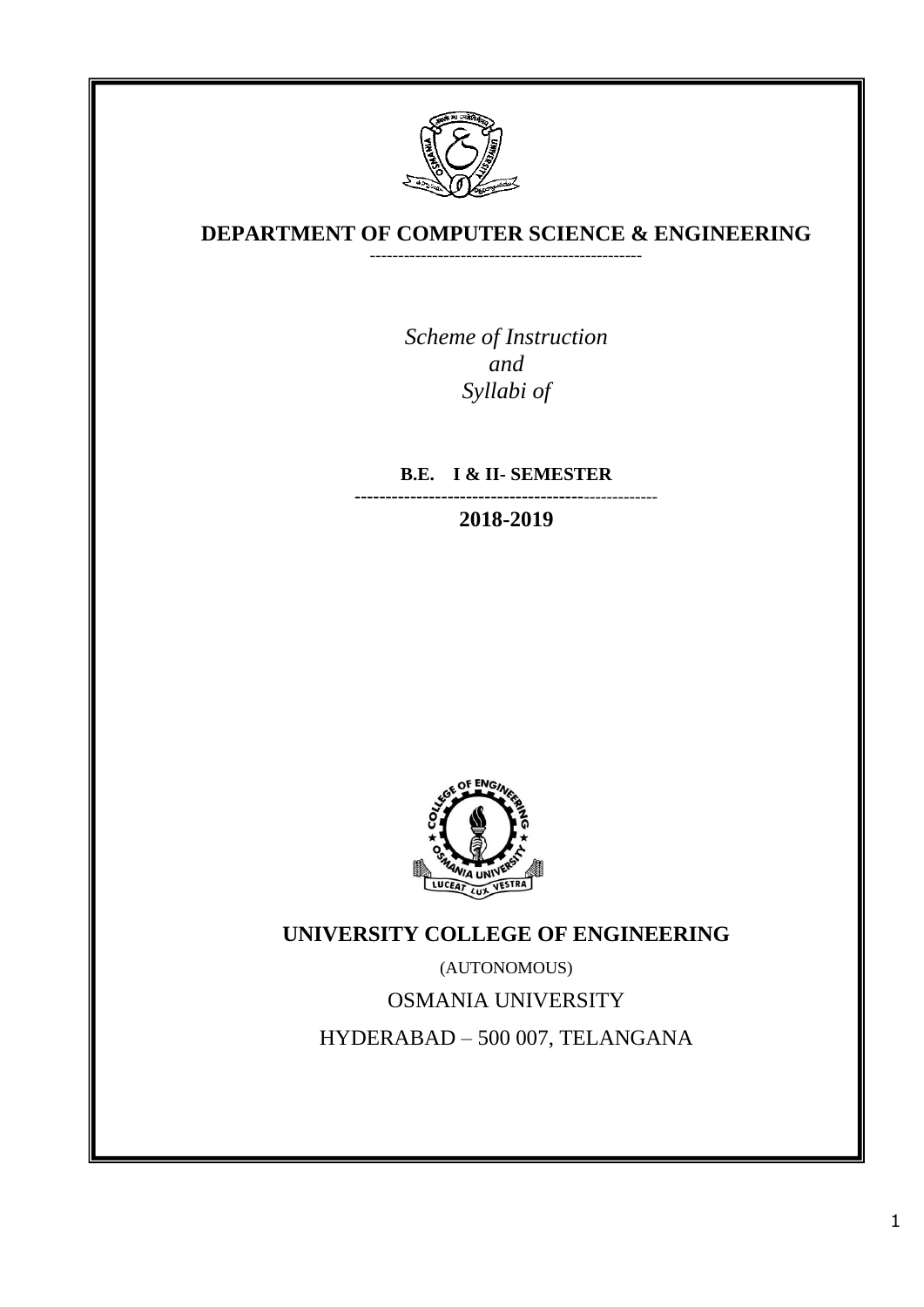# **SCHEME OF INSTRUCTION BE (COMPUTER SCIENCE & ENGINEERING) CSE:** I - **SEMESTER**

| S.No                                                                   | <b>Course</b><br>Code                                                         | <b>Course Title</b>                        | <b>Scheme of</b><br><b>Instruction</b> |                |                  | <b>Contact</b>                 | <b>Scheme of</b><br><b>Examination</b> |            | <b>Credits</b> |
|------------------------------------------------------------------------|-------------------------------------------------------------------------------|--------------------------------------------|----------------------------------------|----------------|------------------|--------------------------------|----------------------------------------|------------|----------------|
|                                                                        |                                                                               |                                            | L                                      | T              | ${\bf P}$        | Hrs/Wk                         | <b>CIE</b>                             | <b>SEE</b> |                |
| <b>Theory</b>                                                          |                                                                               |                                            |                                        |                |                  |                                |                                        |            |                |
| 1.                                                                     | <b>MT 101 BS</b>                                                              | <b>Engineering Mathematics-I</b>           | 3                                      | 1              | $\overline{0}$   | $\overline{4}$                 | 30                                     | 70         | $\overline{4}$ |
| 2.                                                                     | <b>CH 102 BS</b>                                                              | <b>Engineering Chemistry</b>               | 3                                      | 1              | $\overline{0}$   | $\overline{4}$                 | 30                                     | 70         | $\overline{4}$ |
| 3.                                                                     | <b>EE 101 ES</b>                                                              | <b>Basic Electrical Engineering</b>        | 3                                      | 1              | $\overline{0}$   | $\overline{4}$                 | 30                                     | 70         | $\overline{4}$ |
| 4.                                                                     | <b>EG 101 HS</b>                                                              | English                                    | 3                                      | 1              | $\boldsymbol{0}$ | $\overline{4}$                 | 30                                     | 70         | $\overline{2}$ |
|                                                                        | <b>Practicals</b>                                                             |                                            |                                        |                |                  |                                |                                        |            |                |
| 5                                                                      | <b>CH 152 BS</b>                                                              | <b>Engineering Chemistry Lab</b>           | $\overline{0}$                         | $\overline{0}$ | $\overline{2}$   | $\overline{2}$                 | 25                                     | 50         | 1.5            |
| 6                                                                      | <b>EE 151 ES</b>                                                              | <b>Basic Electrical Engineering</b><br>Lab | $\theta$                               | $\overline{0}$ | $\overline{2}$   | $\overline{2}$                 | 25                                     | 50         | 1              |
| $\overline{7}$                                                         | <b>EG 151 HS</b>                                                              | English Lab                                | $\overline{0}$                         | $\overline{0}$ | $\overline{2}$   | $\overline{2}$                 | 25                                     | 50         | $\mathbf{1}$   |
| <b>Total</b><br>12<br>22<br>195<br>430<br>$\overline{\mathbf{4}}$<br>6 |                                                                               |                                            |                                        |                |                  | 17.5                           |                                        |            |                |
| L<br>$\mathbf{P}$                                                      | T<br>Lectures<br>$\ddot{\cdot}$<br>Practicals<br><b>CIE</b><br>$\ddot{\cdot}$ |                                            |                                        | $\ddot{\cdot}$ | Tutorials        | Continuous Internal Evaluation |                                        |            |                |

SEE : Semester End Examination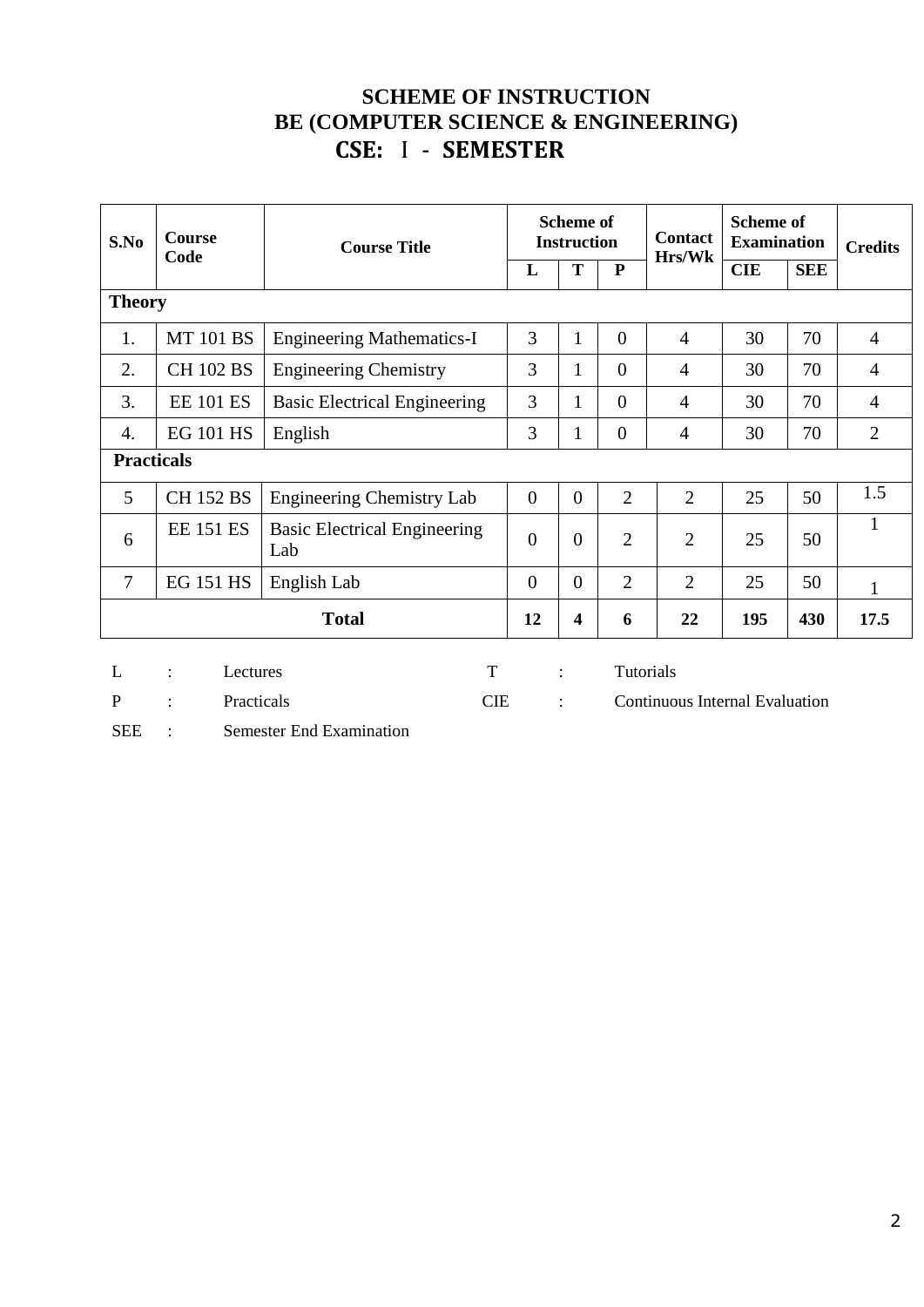| Instruction                        | 4 Periods per week |
|------------------------------------|--------------------|
| Duration of University Examination | 3 Hours            |
| University Examination             | 70 Marks           |
| Sessionals                         | 30 Marks           |
| Credits                            |                    |

# **ENGINEERING MATHEMATICS – I**

# **Course Objectives:**

- To introduce the concepts of sequences, series and their properties
- To Study Fourier Series and its applications.
- To introduce the concepts of functions of several variables and multiple integrals
- To study vector differential and integral calculus

### **Course Outcomes:**

The student will be able to :

- find the nature of sequences and series
- Expand functions as a Fourier Series.
- use the knowledge of multiple integrals in finding the area and volume of any region bounded by given curves
- apply this knowledge to solve the curriculum problems

### **UNIT-I**

### **Sequences and Series:**

Sequences, Series, General properties of series, Series of positive terms, Comparison tests, tests of Convergence D'Alembert's ratio test, Cauchy's n<sup>th</sup> root test, Raabe's test, Logarithmic test, Alternating series, Series of positive and negative terms, Absolute convergence and Conditional convergence ; Fourier Series, Half range Sine and Cosine Series, Parseval's theorem.

# **UNIT-II**

### **Calculus of one variable:**

Rolle's theorem, Lagrange's , Cauchy's mean value theorems (without proof) Taylor's series, Curvature, Radius of curvature, Circle of curvature, Envelope of a family of curves, Evolutes and Involutes, Evaluation of definite and improper integrals, Beta, Gamma and Error functions.

### **UNIT-III**

### **Multivariable Calculus ( Differentiation):**

Functions of two variables, Limits and continuity, Partial derivatives, Total differential and differentiability, Derivatives of composite and implicit functions (Chain rule), Change of variables, Jacobian , Higher order partial derivatives, Taylor's series of functions of two variables, Maximum and minimum values of functions two variables, Lagrange's method of multipliers.

### **UNIT-IV**

### **Multivariable Calculus ( Integration) :**

Double integrals,Change of order of integration, Triple integrals, Change of variables in integrals and applications-areas and volumes.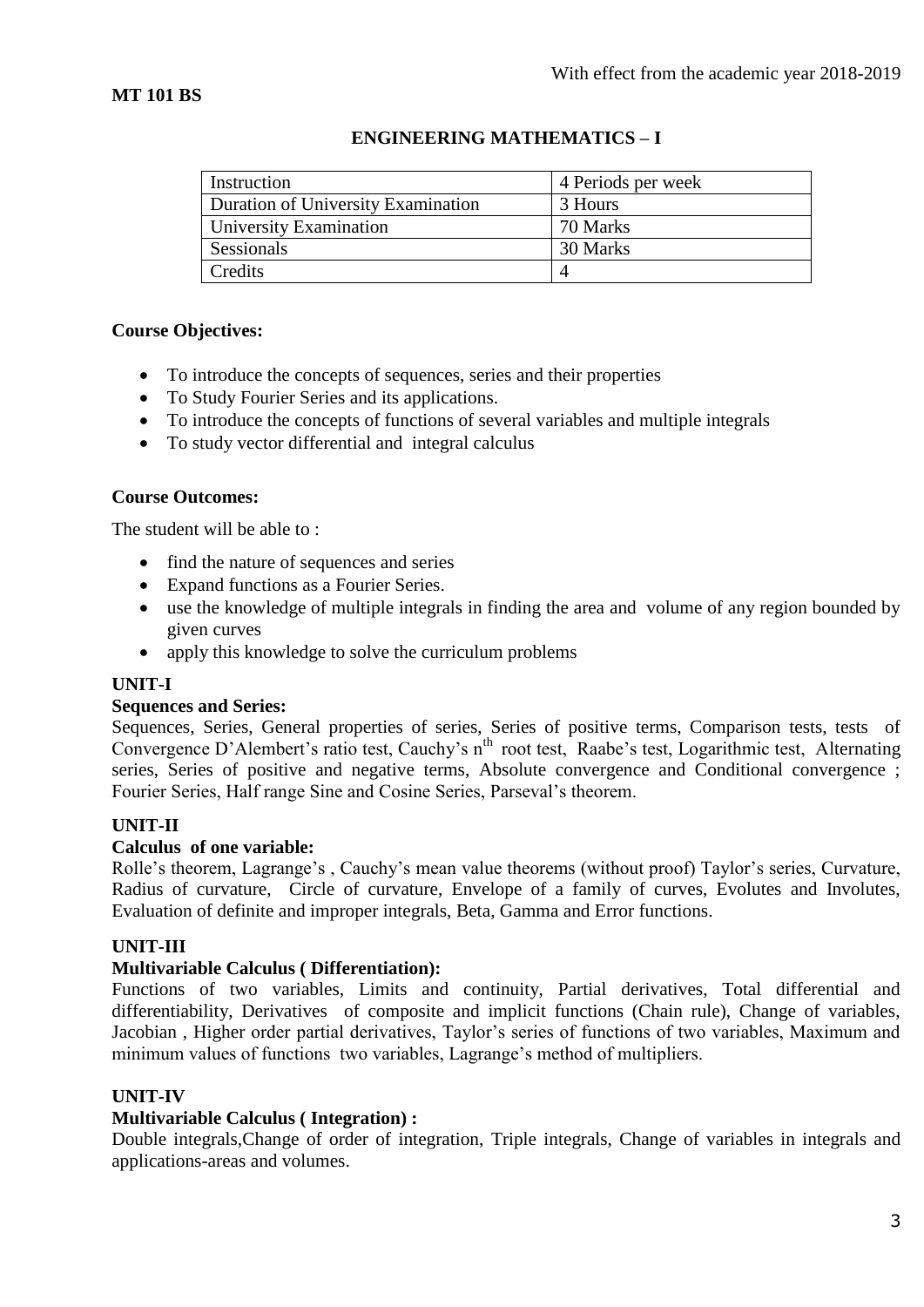#### **UNIT-V Vector Calculus:**

Scalar and vector fields, Gradient of a scalar field, Directional derivative, Divergence and Curl of a vector field, Line, Surface and Volume integrals , Green's theorem in a plane, Gauss's divergence theorem, Stoke's theorem (without proofs) and their verification.

- 1. R.K.Jain & S.R.K Iyengar, *Advanced Engineering Mathematics*, Narosa Publications, 4<sup>th</sup> Edition 2014.
- 2. 2. Erwin Kreyszig, *Advanced Engineering Mathematics*, John Wiley, 9<sup>th</sup> Edition, , 2012.
- 3. B.S.Grewal, *Higher Engineering Mathematics*, Khanna Publications, 43rd Edition, 2014.
- 4. G.B.Thomas, Maurice Weir and Joel Hass, *Thomas' Calculus*, Peterson, 12<sup>th</sup> Edition, 2010.
- 5. B.V. Ramana, *Higher Engineering Mathematics*, 23rd reprint, 2015.
- 6. N.P.Bali and M. Goyal, A text book of *Engineering Mathematics*, Laxmi Publications 2010.
- 7. H.K. Dass, Er. Rajnish Varma, *Higher Engineering Mathematics*, Schand Technical Third Edition.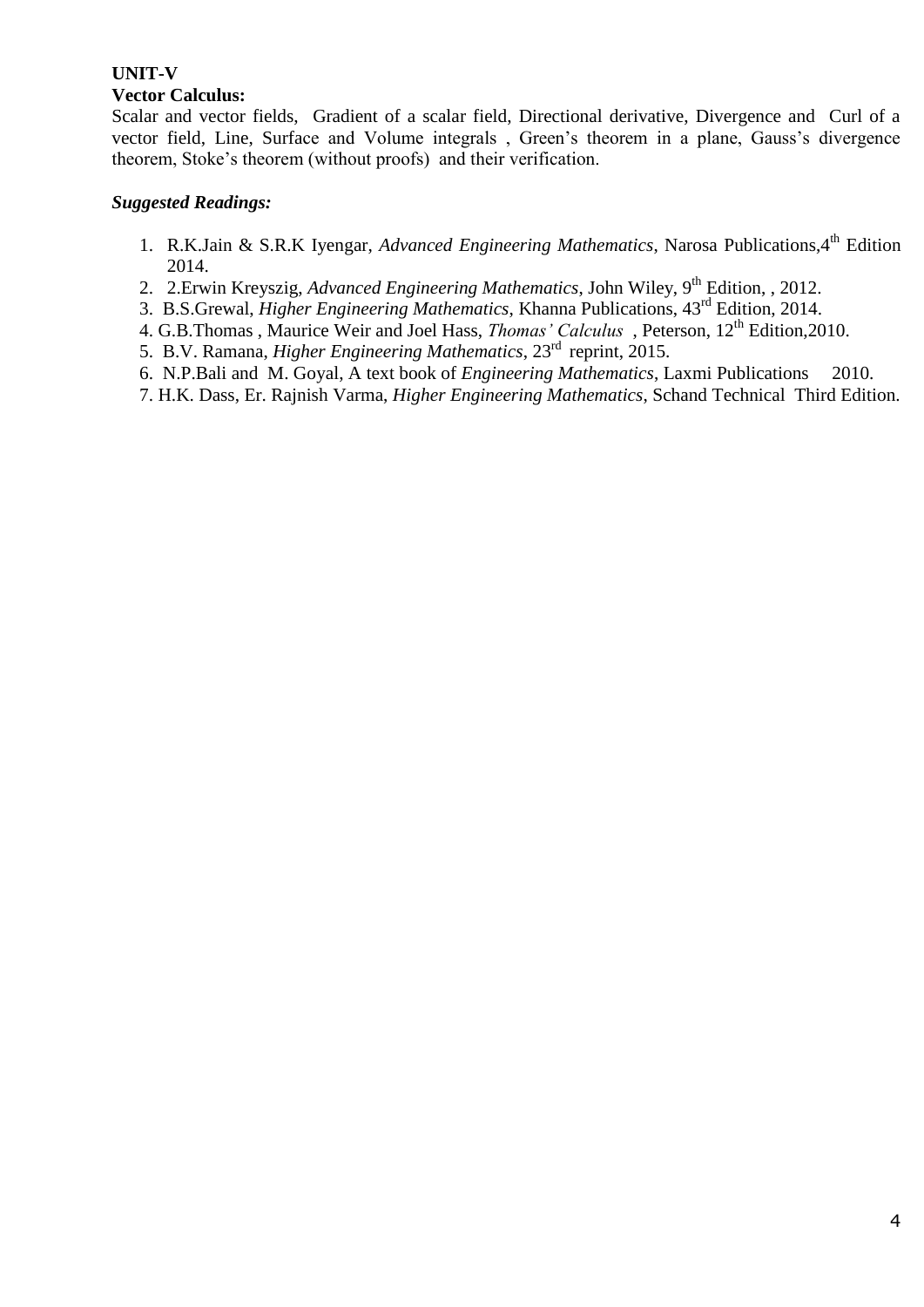| Instruction                        | 4 Periods per week |
|------------------------------------|--------------------|
| Duration of University Examination | 3 Hours            |
| <b>University Examination</b>      | 70 Marks           |
| Sessionals                         | 30 Marks           |
| Credits                            |                    |

# **ENGINEERING CHEMISTRY**

### **Course Objectives:**

To provide students with knowledge of engineering chemistry for building technical competence in Industry, Research and Development in the following fields:

- Thermodynamics and Electrochemistry
- Water chemistry and Corrosion
- Molecular Structure and Spectroscopy
- Engineering Materials
- Energy Sources and Nanomaterials

### **Course Outcomes:**

The concepts developed in this course will help in quantification of several concepts in chemistry that have been introduced at the 10+2 level. Technology is being increasingly based on the Electronic, Atomic and Molecular level modifications. The course will enable the student to:

- Analyze microscopic chemistry in terms of atomic, molecular orbital's and intermolecular forces.
- Rationalize bulk properties and processes using thermodynamic considerations.
- Distinguish the ranges of electromagnetic spectrum used for exciting different molecular energy levels in various spectroscopic techniques.
- Gain knowledge in causes of corrosion and its prevention.
- Attain knowledge about the disadvantages of hard water for domestic and industrial purposes. Also learns the techniques of softening of hard water and treatment of water for drinking purpose.

# **UNIT-I**

# **WATER CHEMISTRY AND CORROSION :**

Water chemistry: Hardness of water-Types and units of hardness, estimation of temporary and permanent hardness of water by EDTA method. Alkalinity of water and its determination. Water softening by Ion exchange and Reverse Osmosis methods. Boiler troubles-scales and sludge's formationcauses, effects and prevention. Numerical problems

Specifications of potable water. Water treatment for drinking purpose-coagulation, sedimentation, filtration, sterilization by Chlorination.

**Corrosion**-causes and its effects. Types of corrosion-Dry or Chemical corrosion and Wet or Electrochemical corrosion and their mechanism. Electrochemical corrosion and its types. Factors influencing rate of corrosion.

**Corrosion control methods**: Cathodic protection methods- Sacrificial anodic and Impressed current cathodic protection methods. Surface coating methods: Hot dipping-Galvanizing and Tinning.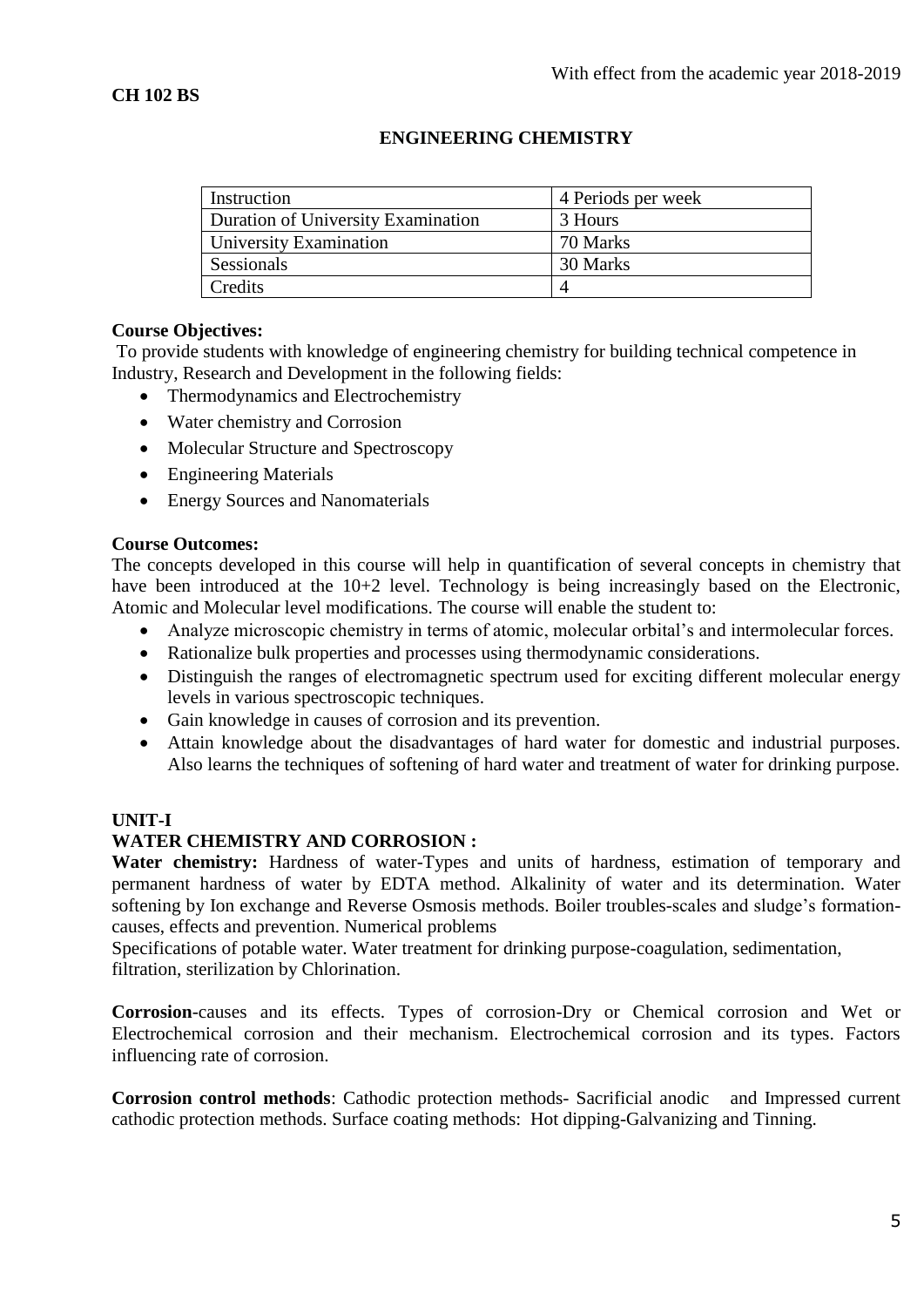# **UNIT-II**

# **THERMODYNAMICS AND ELECTROCHEMISTRY :**

**Thermodynamics**: Definition of thermodynamic functions- Enthalpy, Entropy , Free energy and their significance. Variation of free energy change with temperature and pressure. Concept of spontaneity. Criteria of spontaneity in terms of entropy and free energy. Carnot cycle-efficiency of heat engine. Numericals.

**Electrochemistry**: Electrochemical cells- Electrolytic and Galvanic cells-notation, cell reaction and cell potentials. Types of electrodes-Calomel, Quinhydrone and Glass electrodes. Determination of P<sup>H</sup> of a solution by using Quinhydrone electrode. Thermodynamics of emf of cells- Nernst equation and its derivation. Application of Nernst equation to electrode potential and emf of cells. Numericals. Principles and applications of Potentiometric titrations.

# **UNIT-III**

# **MOLECULAR STRUCTURE AND SPECTROSCOPY :**

Molecular Orbital Theory. Linear Combination of Atomic Orbitals(LCAO).Molecular Orbital energy level diagrams of diatomic molecules- $O_2$ ,  $N_2$  and NO. Crystal field theory, Crystal Field Splitting of dorbitals of transition metal complexes in Octahedral, Tetrahedral and Square planar geometries. Magnetic properties of complexes.

Basic principles of Spectroscopy and selection rules of Vibrational, Rotational and Electronic Spectroscopy and their applications.

# **UNIT-IV**

# **ENGINEERING MATERIALS:**

**Polymers:** Introduction. Classification of polymers -Plastics, Fibres and Elastomers.

Preparation, properties and engineering applications of the following polymers:

Plastics: PVC and Bakelite

Fibers: Nylon 6:6, and Dacron.

Elastomers: Buna-S and Butyl Rubber.

**Conducting polymers**: Introduction. Mechanism of conduction in polymers. Intrinsic conducting polymers: Poly-acetylene and poly-aniline. Applications of conducting polymers.

**Liquid Crystals**: Introduction. Classification of liquid crystals. Thermotropic, Lyotropic liquid crystals. Chemical constitution and liquid crystalline behavior. Nematic, Smectic and Cholestric liquid crystals and their applications.

# **UNIT-V**

# **ENERGY SOURCES AND NANOMATERIALS**

**Batteries:** Primary batteries-Zn carbon battery. Secondary batteries-Pb- Acid battery and Ni-Cd battery. Lithium-ion batteries- advantages and applications.

**Fuel cells**: Concept of fuel cells and their advantages. Construction and working of  $H_2-O_2$  and methanol-Oxygen fuel cells.

**Solar cells**: Concept of solar energy conversion, photovoltaic cells.

**Nanomaterials:** Introduction. Properties of nanomaterials. Synthesis of nanomaterials-Top down, Bottom up approach and Sol-gel method. Applications of nanomaterials.

- 1. Jain & Jain, *Engineering chemistry*, Dhanpat Rai publishing Co., 16<sup>th</sup> Edition.
- 2. B.L.Tembe,Kamaluddin and M.S.Krishnan, Engineering Chemistry(NPTELWeb-book)
- 3. Prashanth Rath, Engineering Chemistry, Cengage Learning.
- 4. M.J.Sienko and R.A.Plane, Chemistry: Principles and Applications, MGH Publishers.
- 5. B.H.Mahan, University Chemistry, Pearson Publishing Co., 4<sup>th</sup> Edition.
- 6. C.N. Banwell, *Fundamentals of Molecular Spectroscopy*, TMH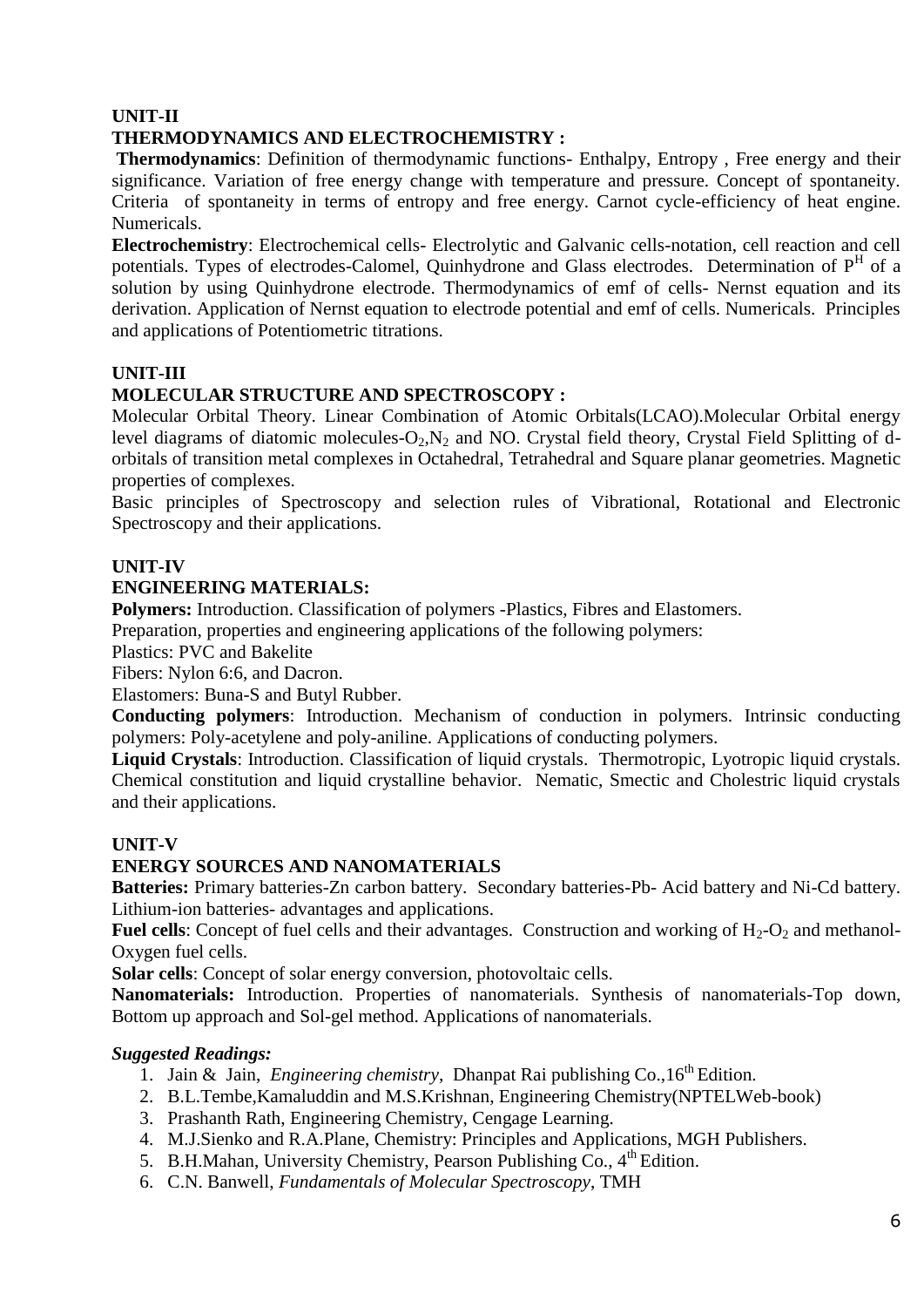| Instruction                        | 4 Periods per week |
|------------------------------------|--------------------|
| Duration of University Examination | 3 Hours            |
| University Examination             | 70 Marks           |
| Sessionals                         | 30 Marks           |
| Credits                            |                    |

### **BASIC ELECTRICAL ENGINEERING**

### **Course Objectives:**

- To understand the fundamentals of DC and AC electrical circuits.
- To understand the working principles of DC motor, DC generator, Transformers and single phase induction motors.
- To understand working principles of protection devices used in electrical circuits.

### **Course Outcomes:**

The student will be able to :

- Analyze the performance of simple electrical circuits exciting with Dc and AC excitations.
- Apply different theorems to solve complicated electrical circuits to obtain the current, voltage and power.
- Understand the main components, Characteristics, applications of different DC and AC electrical machines used in industry.
- Understand the importance of protective devices and their rating used in electrical circuits.

#### . **UNIT-I : DC Circuits**

Electrical circuit elements (R, L and C), voltage and current sources, Kirchoff current and voltage laws, analysis of simple circuits with dc excitation. Superposition, Thevenin and Norton Theorems.

# **UNIT -II: AC Circuits**

Representation of sinusoidal waveforms, peak and rms values, phasor representation, real power, reactive power, apparent power, power factor. Analysis of single-phase ac circuits consisting of R, L, C, and RL, RC, RLC combinations (series only). Three phase balanced circuits, voltage and current relations in star and delta connections.

### **UNIT -III: Transformers and 3-ph Induction Motors**

**Transformers :** Electromagnetic induction, Faradays laws, Statically induced emf, Lenz law, BH characteristics, ideal and practical transformer, losses and efficiency, Auto-transformer and three-phase transformer connections.

**Three Phase Induction motor:** Generation of rotating magnetic fields, Construction and working of a three-phase induction motor, squirrel cage IM, slip-ring IM, Applications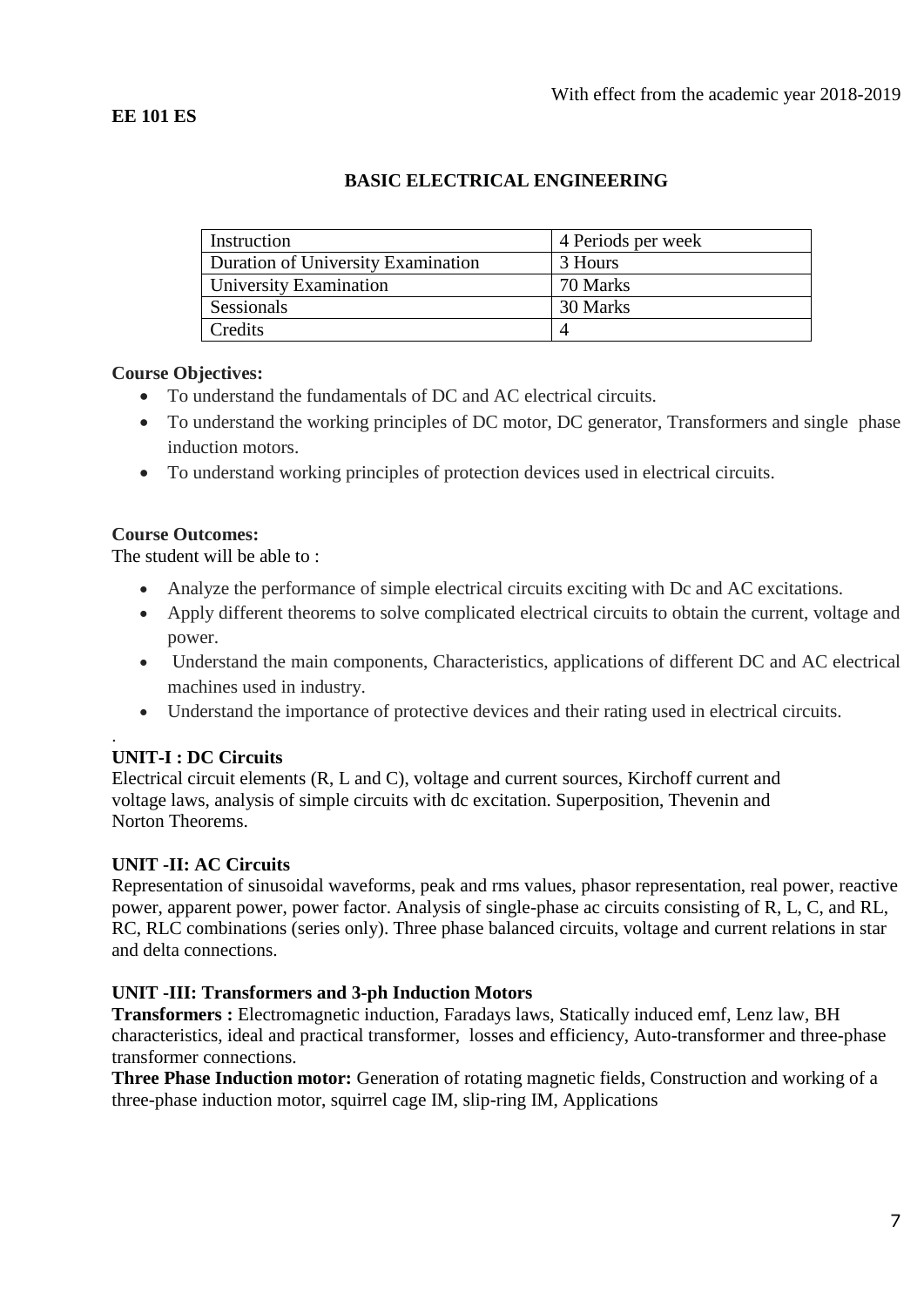# **UNIT-IV: Single-phase induction motor & DC Machines**

**Single-phase induction motor:** Construction and principle of operation, Capacitor start & capacitor run motor, applications

**DC Generators:** Dynamically induced emf, Flemming's Right hand and Left hand rules, Construction and principle of operation of DC generator, EMF equation, Types of DC Generators, OCC characteristics, applications

**DC Motors:** principle of operation of DC Motor, Types of DC motors, applications

# **UNIT-V: Electrical Installations**

Components of LT Switchgear: Switch Fuse Unit (SFU), MCB, ELCB, MCCB, Types of Wires and Cables, Earthing. Types of Batteries, Important Characteristics for Batteries. Elementary calculations for energy consumption, power factor improvement and battery backup.

- 1. J.B.Gupta, "Fundamentals of Electrical Engineering and Electronics" S.K.Kataria & Sons Publications, 2002.
- 2. J.B.Gupta, "Utilization of Electric Power and Electric Traction" S.K.Kataria & Sons Publications,2010
- 3. Abhijit Chakrabarti, Sudipta Nath, Chandan Kumar Chanda, " Basic Elactrical Engineering" Tata McGraw Hill, Publications,2009
- 4. Hughes, "Electrical Technology", VII Edition, International Student -on, Addison Welsey Longman Inc.,1995.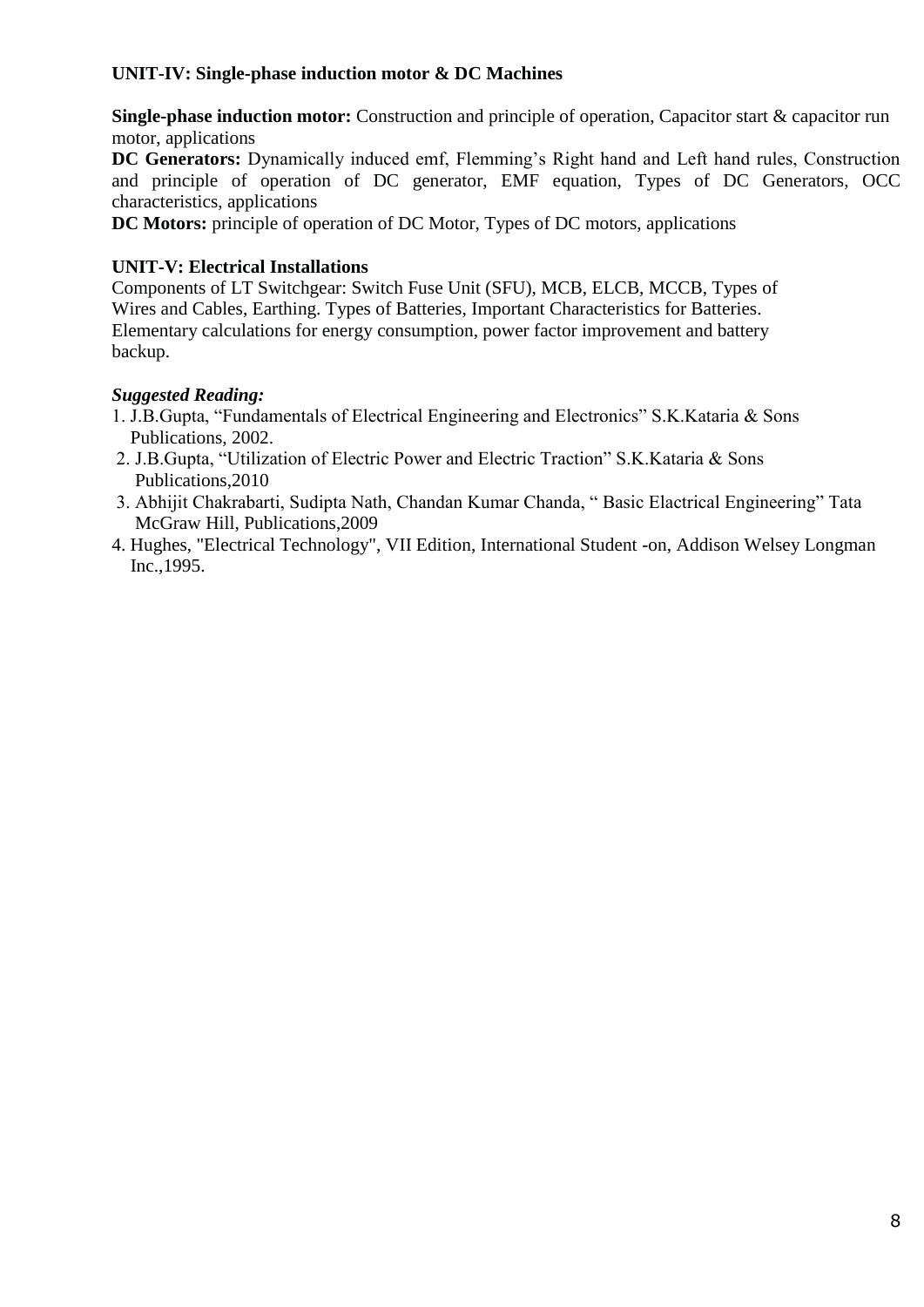#### With effect from the academic year 2018-2019

### **EG 101 HS**

# **ENGLISH**

| Instruction                        | 4 Periods per week |
|------------------------------------|--------------------|
| Duration of University Examination | 3 Hours            |
| University Examination             | 70 Marks           |
| Sessionals                         | 30 Marks           |
| Credits                            |                    |

### **Course Objectives:**

- communicate clearly, accurately and appropriately
- learn different models of interpersonal communication
- learn to communicate grammatically
- learn to write essays, formal letters and technical reports
- comprehend the different types of texts

### **Course Outcomes:**

The student will be able to

- communicate clearly, accurately and appropriately
- learn different models of interpersonal communication
- learn to communicate grammatically
- learn to write essays, formal letters and technical reports
- comprehend the different types of texts

### **UNIT – I**

**Effective Communication:** Role and importance of communication; Features of human communication; Process of communication; Barriers to communication; Oral and Written Communication; Importance of listening, speaking, reading, and writing; Types of communication: Verbal – formal versus informal communication, one-way versus two-way communication, Nonverbal communication.

### **UNIT – II**

**Personality Development and Interpersonal Communication:** Models of interpersonal development: Johari window, Knapp's model; Styles of communication; Time management; Emotional Quotient; Teamwork; Persuasion techniques.

# **UNIT – III**

**Remedial English:** Tenses, Subject-verb agreement, Noun-pronoun agreement, Misplaced modifiers, Articles, Prepositions, Redundancies, Clichés. (Note: The focus is on appropriate usage)

### **UNIT – IV**

**Vocabulary Building and Written Communication:** Roots and affixes; Words often confused: Homonyms, Homophones, Homographs; One-word substitutes; Idiomatic usage: Idioms, Phrases,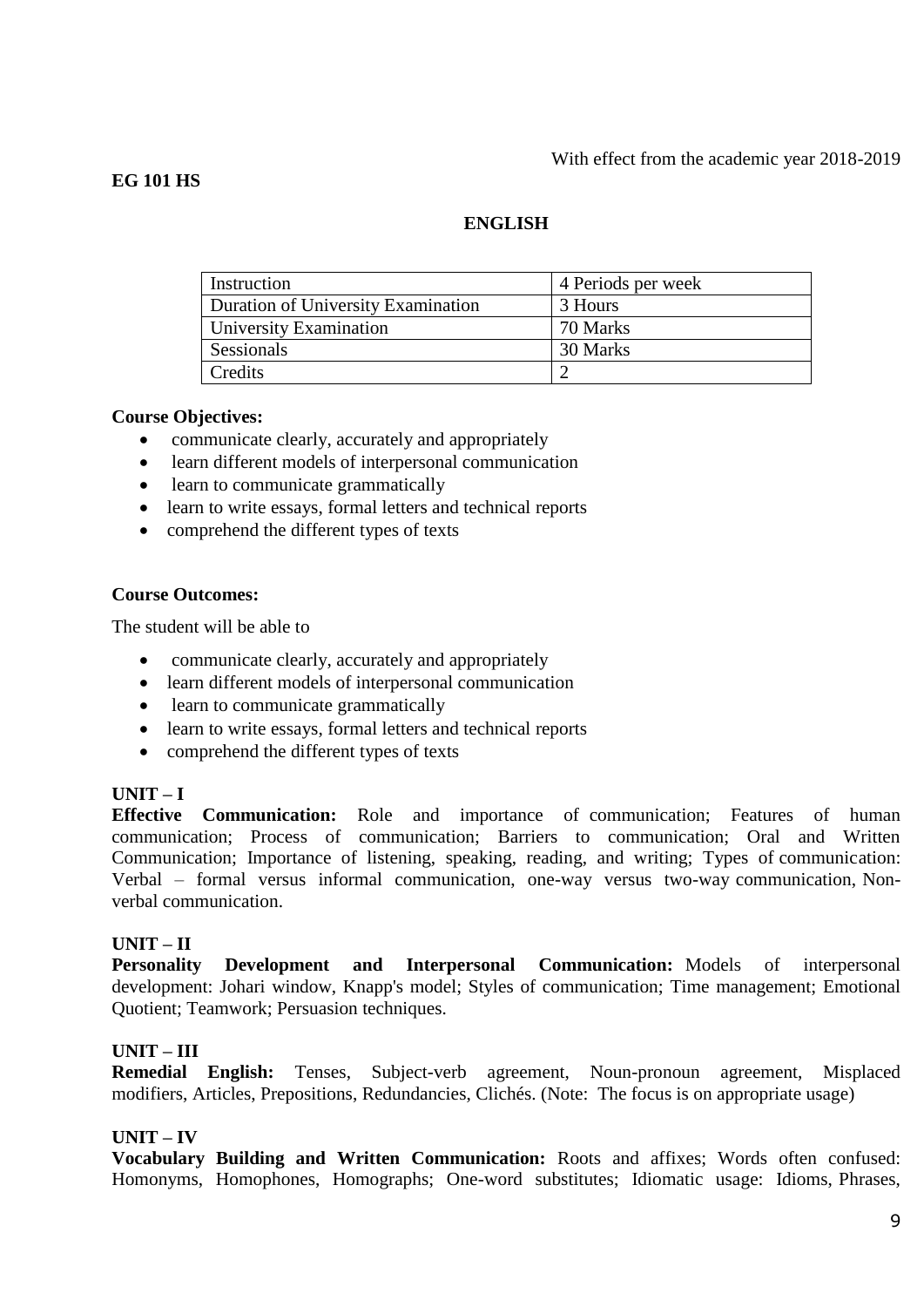Phrasal Verbs; Synonyms; Antonyms; Paragraph writing; Précis writing; Essay writing; Official letters; E-mail etiquette; Technical report writing: Feasibility and Progress reports.

# **UNIT – V**

**Reading Comprehension:** Unseen Passages, A.P.J. Abdul Kalam, Azim Premji, Sachin Tendulkar, Sathya Nadella, Sam Pitroda (Note: No descriptive questions to be set from this unit and only Reading Comprehension/s from unseen passages should be set in the Examination Question Papers)

- 1. E. Suresh Kumar, *Engineering English*, Orient BlackSwan, 2014
- 2. *Language and Life A Skills Approach*, Orient Black Swan, 2018
- 3. Michael Swan, *Practical English Usage*. OUP, 1995
- 4. Ashraf Rizvi, M, *Effective Technical Communication*, Tata McGraw Hill, 2009.
- 5. Meenakshi Raman and Sangeeta Sharma. *Technical Communication: Principles and Practice*. OUP, 2011.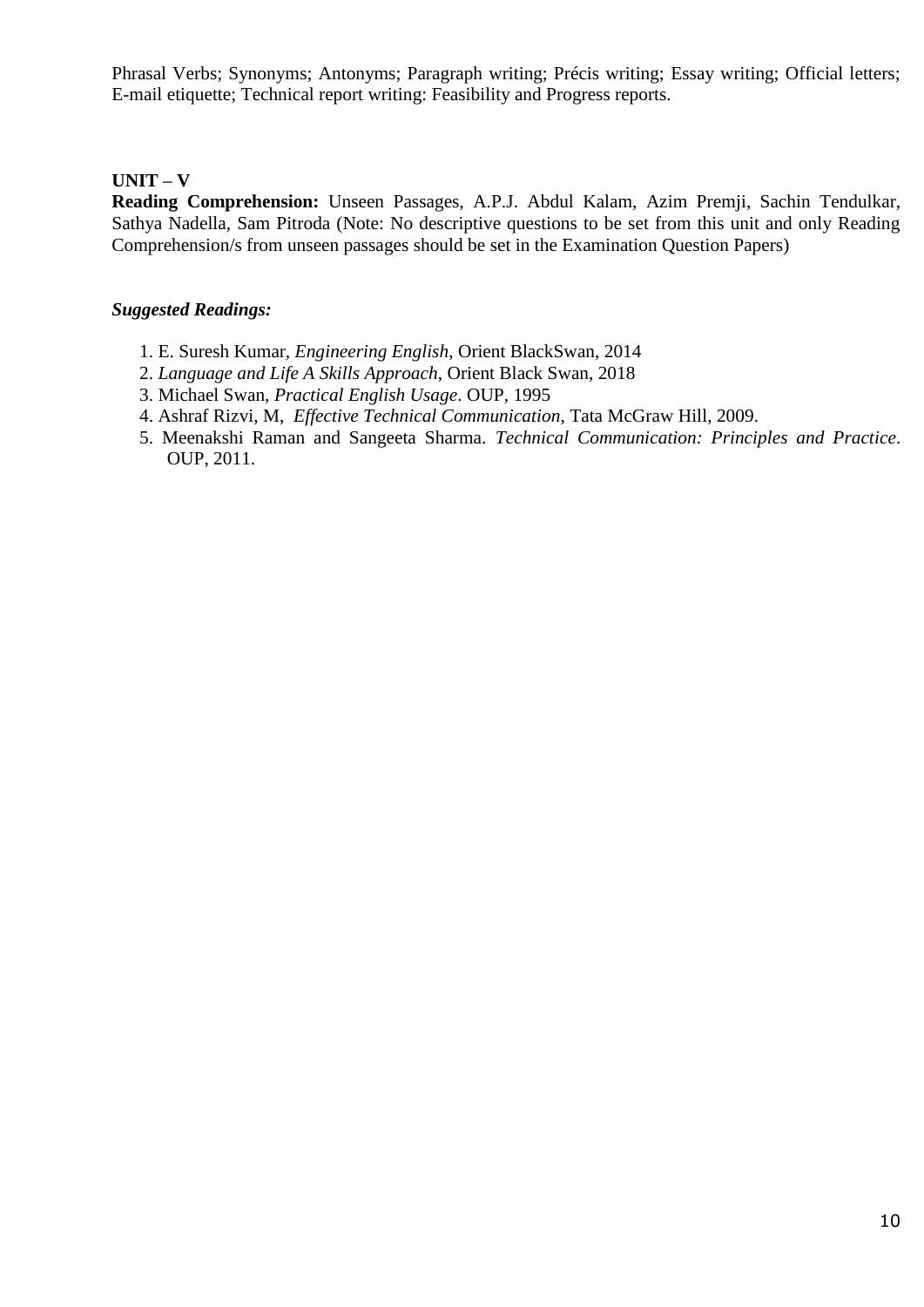### **CH 152 BS**

| Instruction                        | 2 Periods per week |
|------------------------------------|--------------------|
| Duration of University Examination | 3 Hours            |
| University Examination             | 50 Marks           |
| Sessionals                         | 25 Marks           |
| Credits                            | 1.5                |

# **ENGINEERING CHEMISTRY LABORATORY**

### **Course Objectives:**

- Estimation of hardness and chloride content in water to check its suitability for drinking purpose.
- To determine the rate constant of reactions from concentrations as an function of time.
- The measurement of physical properties like surface tension and viscosity.
- $\bullet$  Estimation of HCl and CH<sub>3</sub>COOH by conductometric technique

### **Laboratory out comes:**

The chemistry laboratory course use consists of experiments illustrating the principle of chemistry relevant to the study of science and engineering.

The student will be able to:

- Estimate rate constants of reactions from concentration of reactants / products as a function of time.
- Measure molecular /system properties such as surface tension ,viscosity ,conductance of solutions ,redox potentials and chloride content of water
- Synthesize a small drug molecules

### **Water analysis:**

1) Determination of total hardness of water by EDTA method

2) Determination of Chloride content of water

### **Conductance measurements:**

3) Determination of cell constant.

4) Estimation of HCl and CH3COOH by conductometric titration

### **Potentiometric measurements:**

5). Estimation of HCl by potentiometric titration.

6). Estimation of ferrous iron by potentiometric titration.

### **Kinetic Studies:**

7).Determination of rate constant of acid catalyzed hydrolysis of methyl acetate.

8).Study of kinetics of Iodine-Clock reaction.

# **Synthesis of a drug molecule:**

9).Synthesis of Aspirin.

### **Distribution Studies:**

10).Determination of partition coefficient of acetic acid between Butanol and Water.

### **Physical constants:**

11).Determination of a viscosity of a given liquid.

12).Determination of surface tension of a given liquid.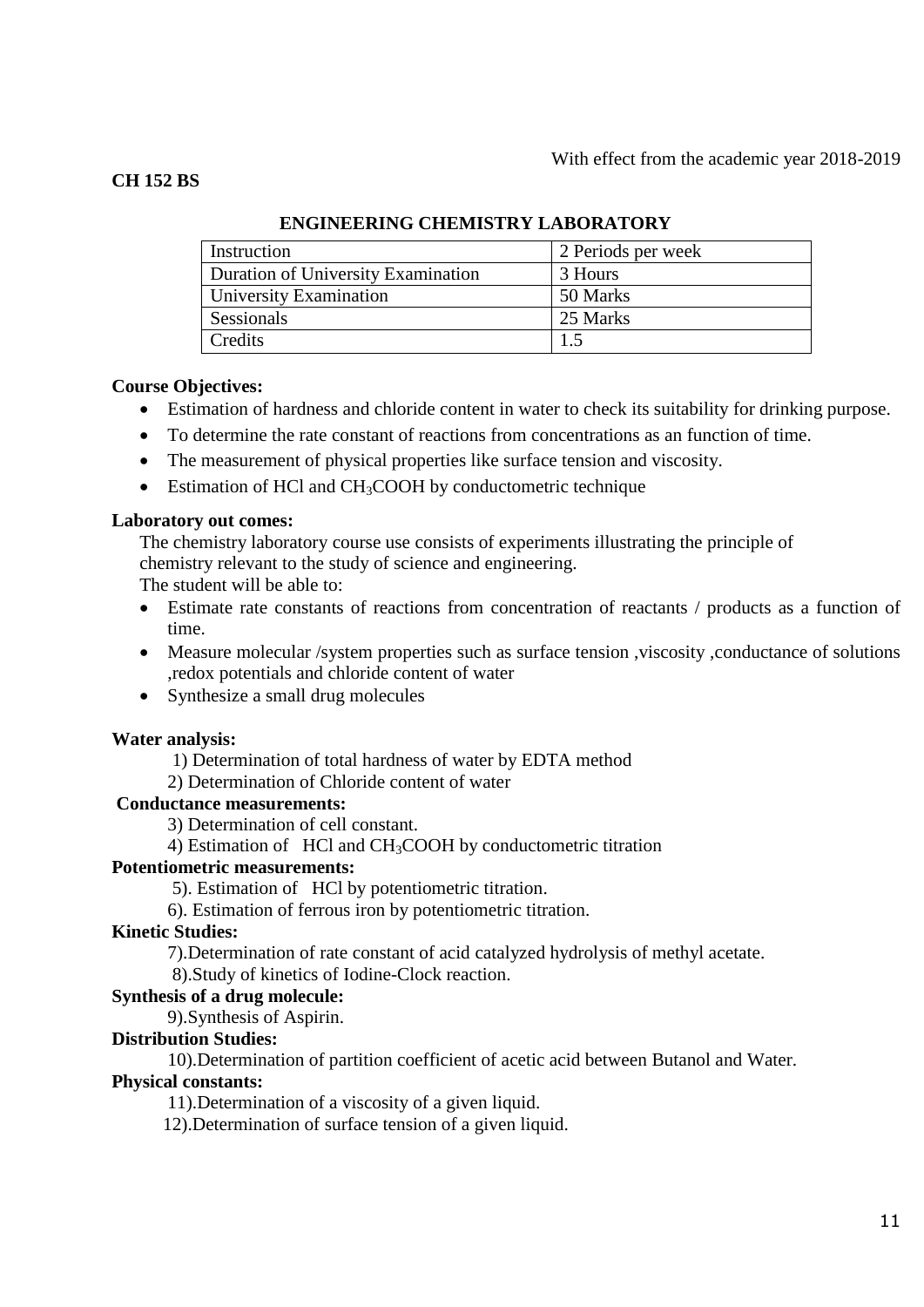### **Colorimetry:**

- 13) Verification of Beers law and Estimation of the given permanganate.
- 14) Verification of Beers law and Estimation of the given CuSO4.

- 1. Senior Practical Physical Chemistry, B.D.Khosla, A.Gulati and V.Garg (R.Chand&Co.,Delhi)
- 2. An Introduction to Practical Chemistry ,K.K.Sharma and D.S.Sharma ( Vikas publishing,N.Delhi)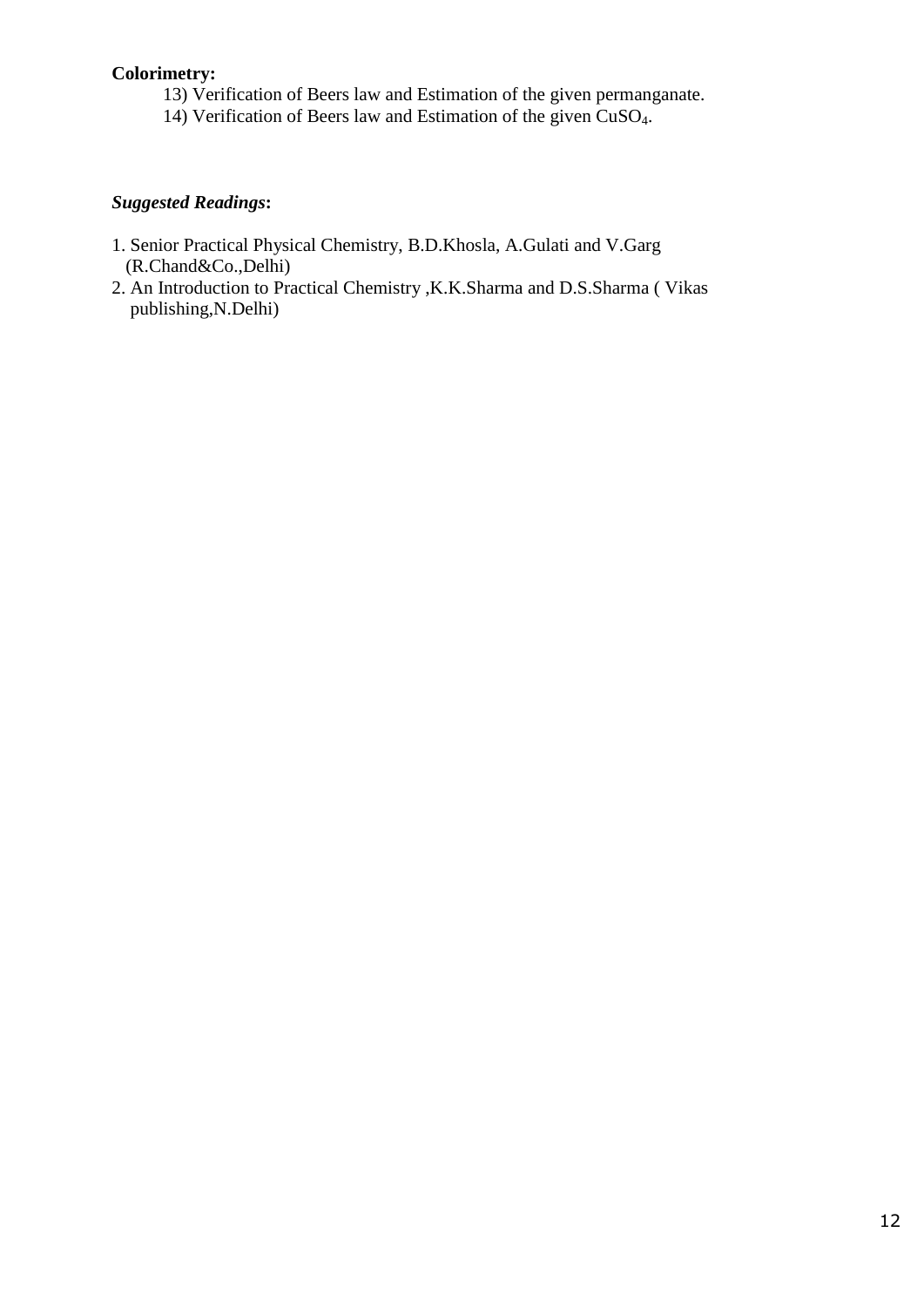# **EE 151 ES**

| Instruction                        | 2 Periods per week |
|------------------------------------|--------------------|
| Duration of University Examination | 3 Hours            |
| University Examination             | 50 Marks           |
| Sessionals                         | 25 Marks           |
| Credits                            |                    |

### **BASIC ELECTRICAL ENGINEERING LABORATORY**

#### **Course Outcomes:**

The student will be able to

- Get an exposure to common electrical components and their ratings.
- Make electrical connections by wires of appropriate ratings.
- Understand the usage of common electrical measuring instruments.
- Understand the basic characteristics of transformers and electrical machines.
- Get an exposure to the working of power electronic converters.

# 1<sup>st</sup> cycle Experiments

Dem 1. Basic safety and precautions - Introduction and use of measuring instruments

- Exp 1. Verification of Kirchhoff's Laws
- Exp 2. Verification of Thevenin's & Norton's Theorem
- Exp 3. Steady- state and transient time-response of R-C circuit to a step change in voltage.
- Exp 4. Sinusoidal steady state response of R-L and R-L-C circuits- impedance calculation and verification
- Exp 5. Measurement of three-phase power in balanced three-phase circuits using Two-Wattmeter method

# 2<sup>nd</sup> cycle Experiments

Dem 2. Demonstration of cut-out sections of machines: DC machine, induction machine, synchronous machine and single-phase machine

- Exp 6. Load test on single phase transformer: measurement of primary and secondary voltages, currents and power
- Exp 7. Three-phase Transformer: Star and Delta connections. Voltage and current relationship
- Exp 8. Torque speed characteristics of separately excited DC motor
- Exp 9. Synchronous speed of two- pole and four-pole, three-phase induction motor . Speed reversal by change of phase-sequence
- Exp 10. Magnetization curve of a separately excited DC Generator

- 1. J.B.Gupta, "Fundamentals of Electrical Engineering and Electronics" S.K.Kataria & Sons Publications, 2002.
- 2. J.B.Gupta, "Utilization of Electric Power and Electric Traction" S.K.Kataria & Sons Publications,2010
- 3. Abhijit Chakrabarti, Sudipta Nath, Chandan Kumar Chanda, " Basic Elactrical Engineering" Tata McGraw Hill, Publications,2009
- 4. Hughes, "Electrical Technology", VII Edition, International Student -on, Addison Welsey Longman Inc.,1995.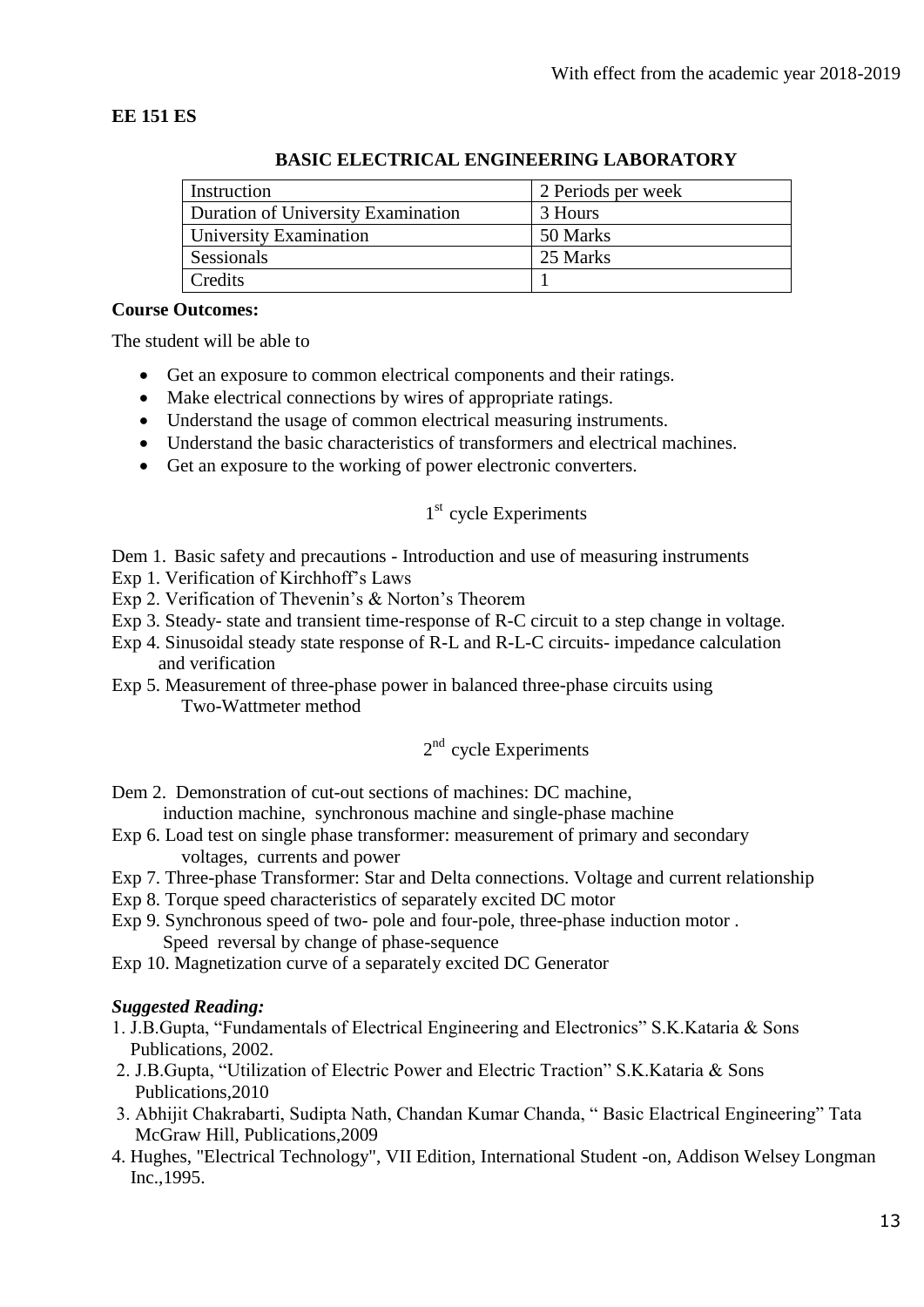# **ENGLISH LABORATORY**

| Instruction                        | 2 Periods per week |
|------------------------------------|--------------------|
| Duration of University Examination | 3 Hours            |
| University Examination             | 50 Marks           |
| Sessionals                         | 25 Marks           |
| Credits                            |                    |

### **Course Objectives:**

- learn IPA
- learn minimal pairs and types of syllables
- overcome the difficulties with sounds of English
- learn to participate well in GDs, Debates and Presentations
- communicate with appropriate body language and expressions

### **Course Outcomes:**

The student will be able to

- learn IPA
- learn minimal pairs and types of syllables
- overcome the difficulties with sounds of English
- learn to participate well in GDs, Debates and Presentations
- communicate with appropriate body language, expressions
- 1. Introduction to English Phonetics: Organs of Speech: respiratory, articulatory and phonatory systems; Sounds of English: Introduction to International Phonetic Alphabet; Minimal pairs; Syllable; Word Stress; Introduction of rhythm and intonation; Difficulties of Indians speakers with stress and intonation.
- 2. Speaking Activities : Self Introduction, Picture perception, JAM.
- 3. Group discussion, Debate, Presentation skills
- 4. Listening Activities: Listening to different types of materials for effective comprehension
- 5. Role play: Use of dialogues in a variety of situations and settings

- 1. E. Suresh Kumar. *A Handbook for English Language Laboratories (with CD)*. Revised edition, Cambridge University Press India Pvt. Ltd. 2014
- 2. T. Balasubramanian*. A Textbook of English Phonetics for Indian Students.* Macmillan, 2008.
- 3. J. Sethi et al., *A Practical Course in English Pronunciation (with CD).* Prentice Hall of India, 2005.
- 4. Hari Mohan Prasad*. How to Prepare for Group Discussions and Interviews*. Tata McGraw Hill, 2006.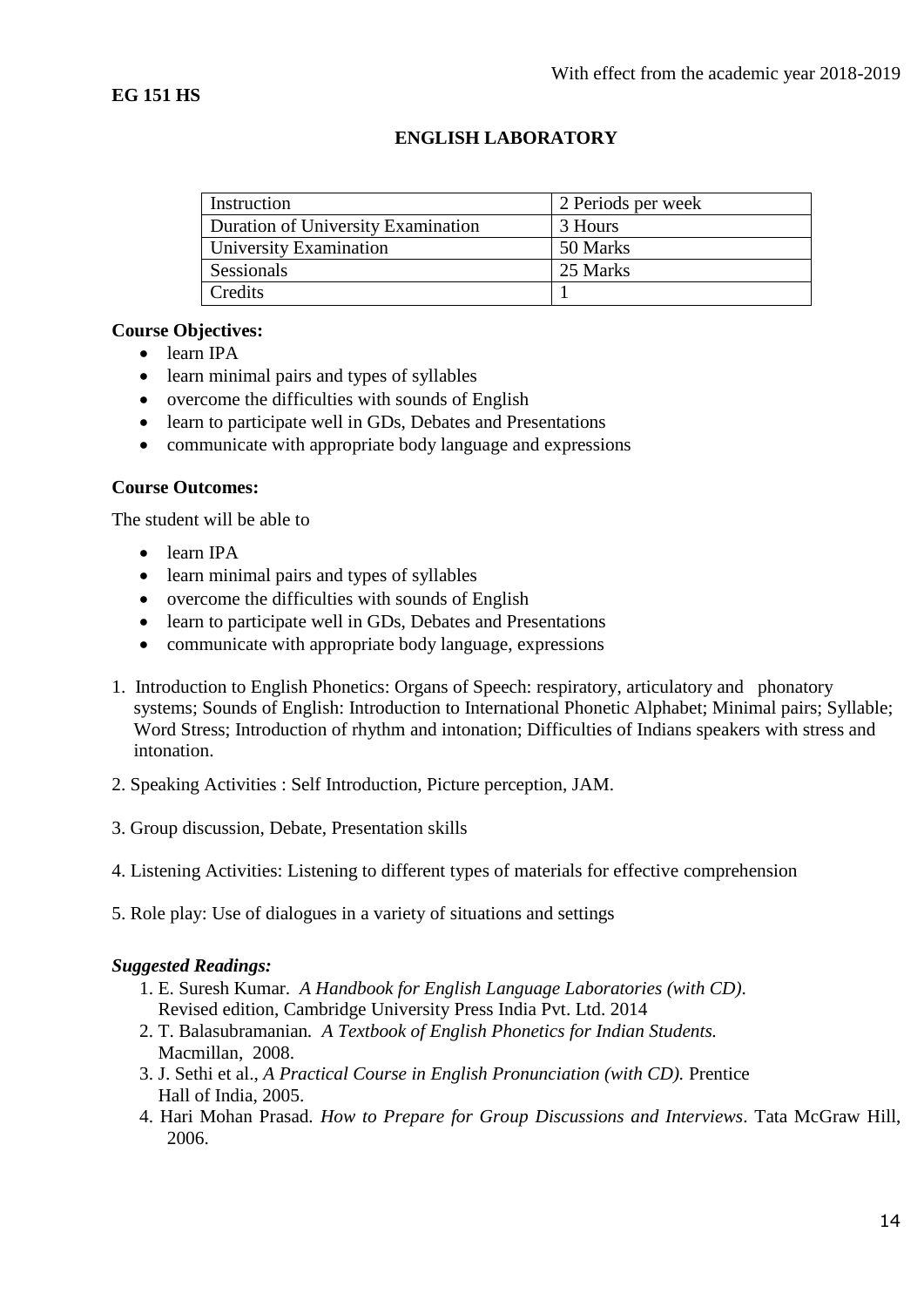# **SCHEME OF INSTRUCTION B.E. (CSE) II - SEMESTER**

| S.<br>N <sub>o</sub> | <b>Course Code</b> |                  | <b>Course Title</b>                                  |                  | Scheme of<br>Instruction |                                       | Contact<br>hr/week           | Scheme of<br>Examination |            | Credits        |
|----------------------|--------------------|------------------|------------------------------------------------------|------------------|--------------------------|---------------------------------------|------------------------------|--------------------------|------------|----------------|
| $\ddot{\phantom{0}}$ |                    |                  |                                                      | L                | T                        | $\mathbf P$                           |                              | <b>CIE</b>               | <b>SEE</b> |                |
| <b>Theory</b>        |                    |                  |                                                      |                  |                          |                                       |                              |                          |            |                |
| $\mathbf{1}$         |                    | <b>MT 201 BS</b> | <b>Engineering Mathematics-II</b>                    | 3                | 1                        | $\mathbf{0}$                          | $\overline{4}$               | 30                       | 70         | $\overline{4}$ |
| $\overline{2}$       |                    | <b>PH 201 BS</b> | Applied Physics                                      | 3                | 1                        | $\overline{0}$                        | $\overline{4}$               | 30                       | 70         | $\overline{4}$ |
| $\overline{3}$       | <b>CS 201 ES</b>   |                  | Programming for Problem<br>Solving                   | 3                | $\mathbf{1}$             | $\boldsymbol{0}$                      | $\overline{4}$               | 30                       | 70         | $\overline{4}$ |
| <b>Practicals</b>    |                    |                  |                                                      |                  |                          |                                       |                              |                          |            |                |
| $\overline{4}$       |                    | <b>PH 251 BS</b> | Applied Physics Laboratory                           | $\overline{0}$   | $\mathbf{0}$             | 3                                     | 3                            | 25                       | 50         | 1.5            |
| 5                    | <b>CE 151 ES</b>   |                  | <b>Engineering Graphics</b>                          | $\overline{0}$   | $\overline{0}$           | $\overline{4}$                        | 6                            | 50                       | 50         | 3              |
| 6                    | <b>CS 251 ES</b>   |                  | Programming for Problem<br><b>Solving Laboratory</b> | $\boldsymbol{0}$ | $\boldsymbol{0}$         | $\overline{4}$                        | $\overline{4}$               | 25                       | 50         | $\overline{2}$ |
| $\overline{7}$       |                    | <b>ME 151 ES</b> | <b>Workshop Practice</b>                             | $\overline{0}$   | $\theta$                 | $\overline{4}$                        | 6                            | 25                       | 50         | 3              |
| <b>Total</b>         |                    | 9                | $\mathbf{3}$                                         | 15               | 31                       | 215                                   | 410                          | 21.5                     |            |                |
|                      |                    |                  |                                                      |                  |                          |                                       |                              |                          |            |                |
| L                    |                    | Lectures         |                                                      | $\mathbf T$      | $\ddot{\cdot}$           |                                       | Tutorials                    |                          |            |                |
| $\mathbf P$          | Practicals         |                  | <b>CIE</b>                                           | $\ddot{\cdot}$   |                          | <b>Continuous Internal Evaluation</b> |                              |                          |            |                |
| <b>SEE</b>           |                    |                  | <b>Semester End Examination</b>                      | <b>BSC</b>       | $\ddot{\cdot}$           |                                       | <b>Basic Science Courses</b> |                          |            |                |
| <b>ESC</b>           |                    |                  | <b>Engineering Science Courses</b>                   |                  |                          |                                       |                              |                          |            |                |

HSM : Humanities, Social Sciences & Management Courses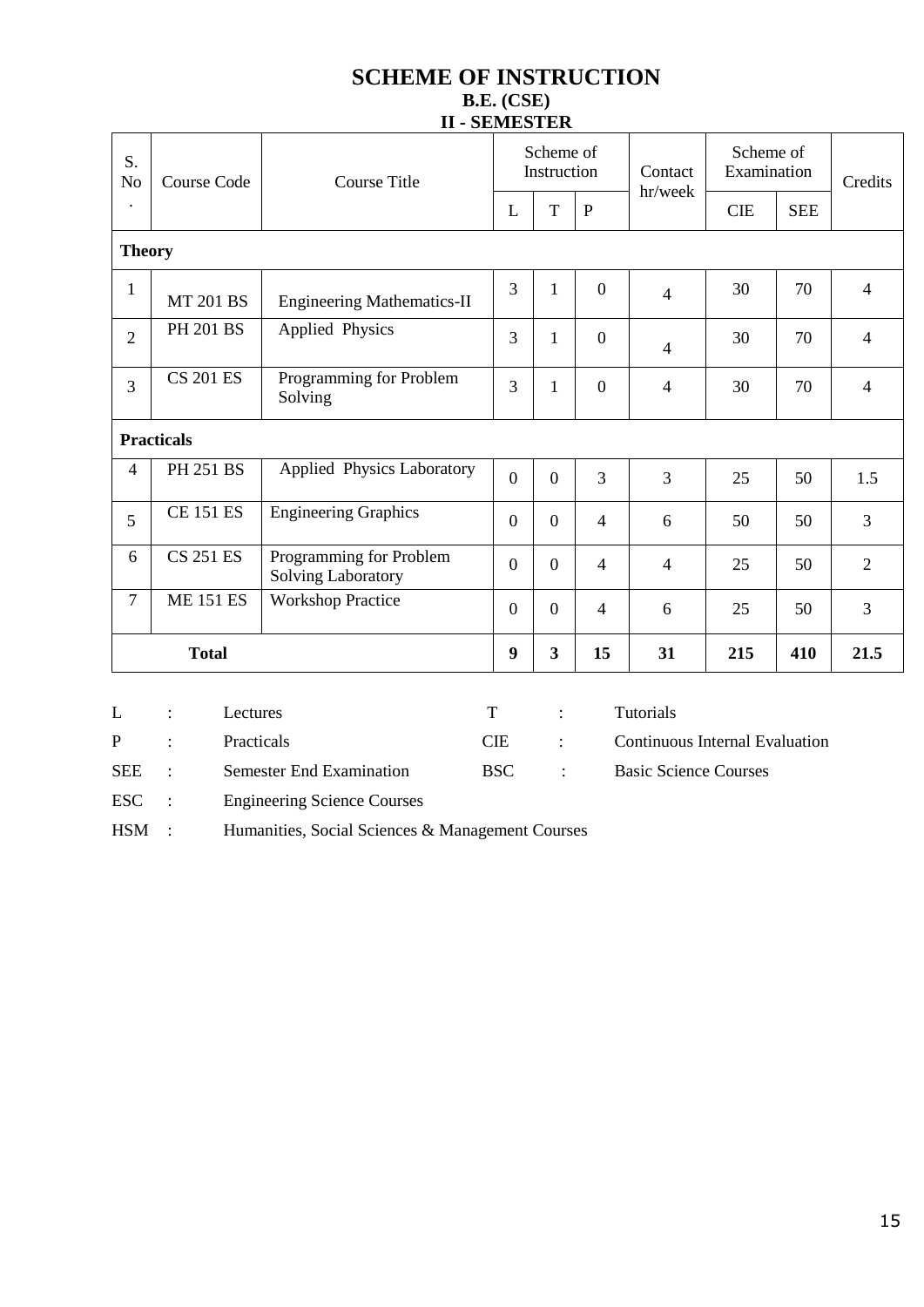# **MT 201 BS**

# **ENGINEERING MATHEMATICS – II**

| Instruction                        | 4 Periods per week |
|------------------------------------|--------------------|
| Duration of University Examination | 3 Hours            |
| University Examination             | 70 Marks           |
| Sessionals                         | 30 Marks           |
| Credits                            |                    |

# **Course Objectives:**

- To study matrix algebra and its use in solving system of linear equations and in solving eigen value problems
- To provide an overview of ordinary differential equations
- To study special functions like Legendre and Bessel functions
- To introduce the concept of functions of complex variable and their properties

### **Course Outcomes:**

The student will be able to

- solve system of linear equations and eigen value problems
- solve certain first order and higher order differential equations
- determine the analyticity of complex functions and expand functions as Taylor and Laurent series
- evaluate complex and real integrals using residue theorem

# **UNIT-I**

### **Matrices :**

Elementary row and column operations, Rank of a matrix, Echelon form, System of linear equations, Linearly dependence and independence of vectors, Linear transformation,Orthogonal transformation, Eigenvalues, Eigenvectors, Properties of eigenvalues , Cayley-Hamilton theorem, Quadratic forms, Diagonalization of Matrices, Reduction of quadratic form to canonical form by orthogonal transformation , Nature of quadratic forms.

# **UNIT-II**

# **First Order Ordinary Differential Equations :**

Exact first order differential equations , Integrating factors, Linear first order equations , Bernoulli's , Riccati's and Clairaut's differential equations ,Orthogonal trajectories of a given family of curves.

# **UNIT-III**

### **Differential Equations of Higher Orders :**

Linear independence and dependence, Solutions of second and higher order linear homogeneous equations with constants coefficients, Method of reduction of order for the linear homogeneous second order differential equations with variable coefficients , Solutions of non-homogeneous linear differential equations, Method of variation of parameters, solution of Euler-Cauchy equation, Simultaneous linear differential equations, Power Series

solution, Legendre Polynomial of first kind, Bessel's function of first kind and their properties.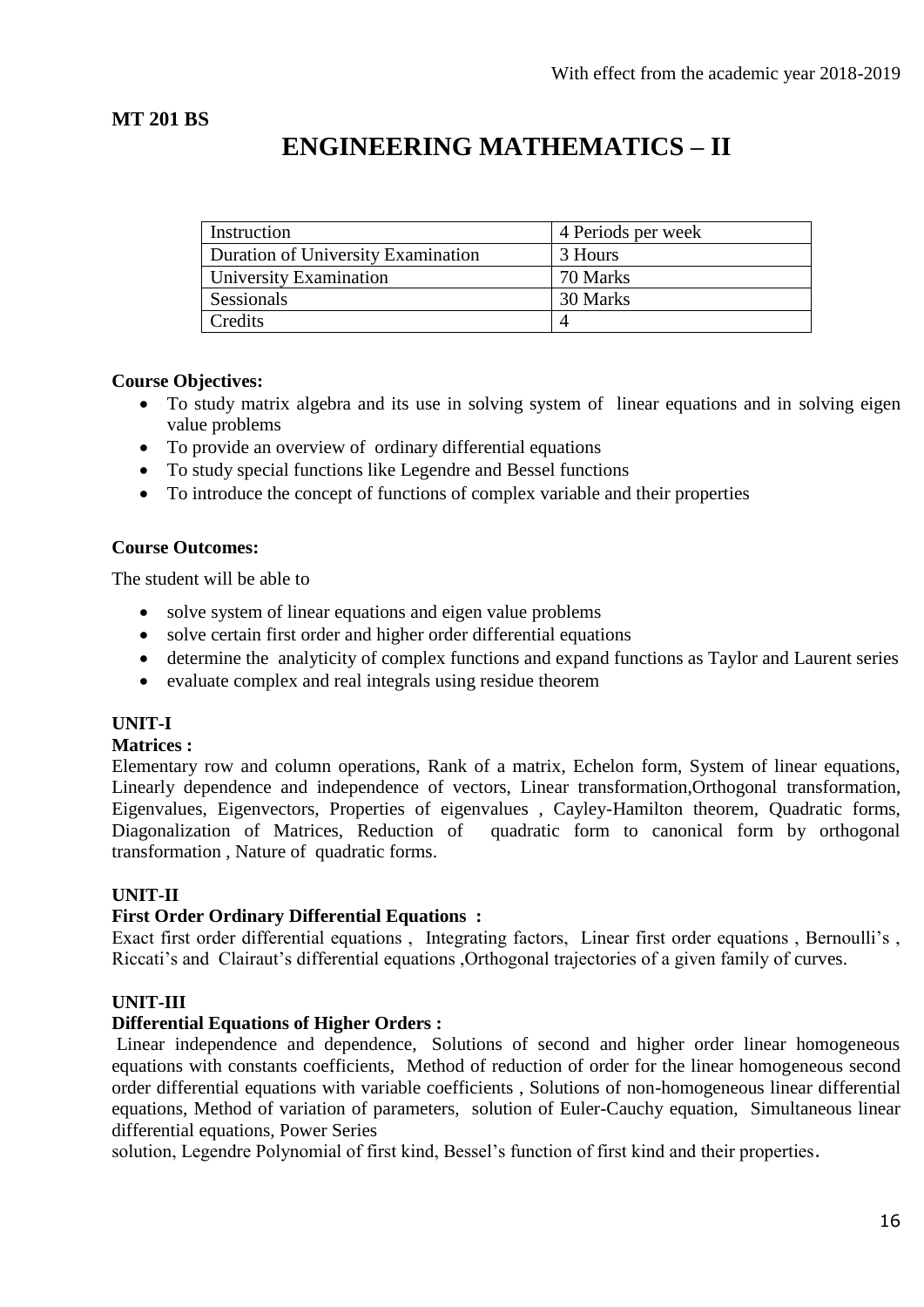### **UNIT-IV**

### **Functions of a Complex Variable**:

Limits and continuity of a function, differentiability and analyticity, Elementary Analytic functions, Necessary and Sufficient conditions for a function to be analytic,Cauchy- Riemann equations in polar form, harmonic functions, complex integration, Cauchy's integral theorem, extension of Cauchy's integral theorem for multiply connected regions, Cauchy's integral formula,Cauchy's inequality, Cauchy's formula for derivatives, Liouville's theorem, Maximum Modulus principle (without proof)and its applications

### **UNIT-V**

### **Residue Calculus:**

Power series, Taylor's series, Laurent's series, zeros and singularities, residues, residue theorem, evaluation of real integrals using residue theorem, Argument principle, Rouche's Theorem and their applications, conformal mapping Bilinear transformations. (**All Theorems without Proof)**

- 1. R.K. Jain & S.R.K. lyengar, *Advanced Engineering Mathematics*, Narosa Publications, 4th Edition,2014.
- 2 Erwin Kreyszig, *Advanced Engineering Mathematics*, John Wiley, 9<sup>th</sup> Edition, , 2012.
- 3. Dr.B.S.Grewal*, Higher Engineering Mathematics*, Khanna Publications, 43rd Edition,2014.
- 4. Dr.M.D.Raisinghania, *Ordinary and Partial differential equations*, S.CHAND, 17<sup>th</sup> Edition 2014.
- 5. James Brown, R.V Churchill, *Complex Variables and applications*, Mc GrawHill 9<sup>th</sup> Edition 2013.
	- 6. B.V. Ramana, *Higher Engineering Mathematics*, 23rd reprint, 2015.
- 7. S.L Ross, *Differential Equations* 3 rd Edition, Wiley India.
	- 8. G.F. Simmons and S.G. Krantz*, Differential Equations*, Tata Mc Graw Hill, 2007.
	- 9. N. Bali, M.Goyal, A text book of *Engineering Mathematics*,Laxmi publications,2010
	- 10. H.K. Dass, Er. Rajnish Varma, *Higher Engineering Mathematics*, Schand Technical Third Edition.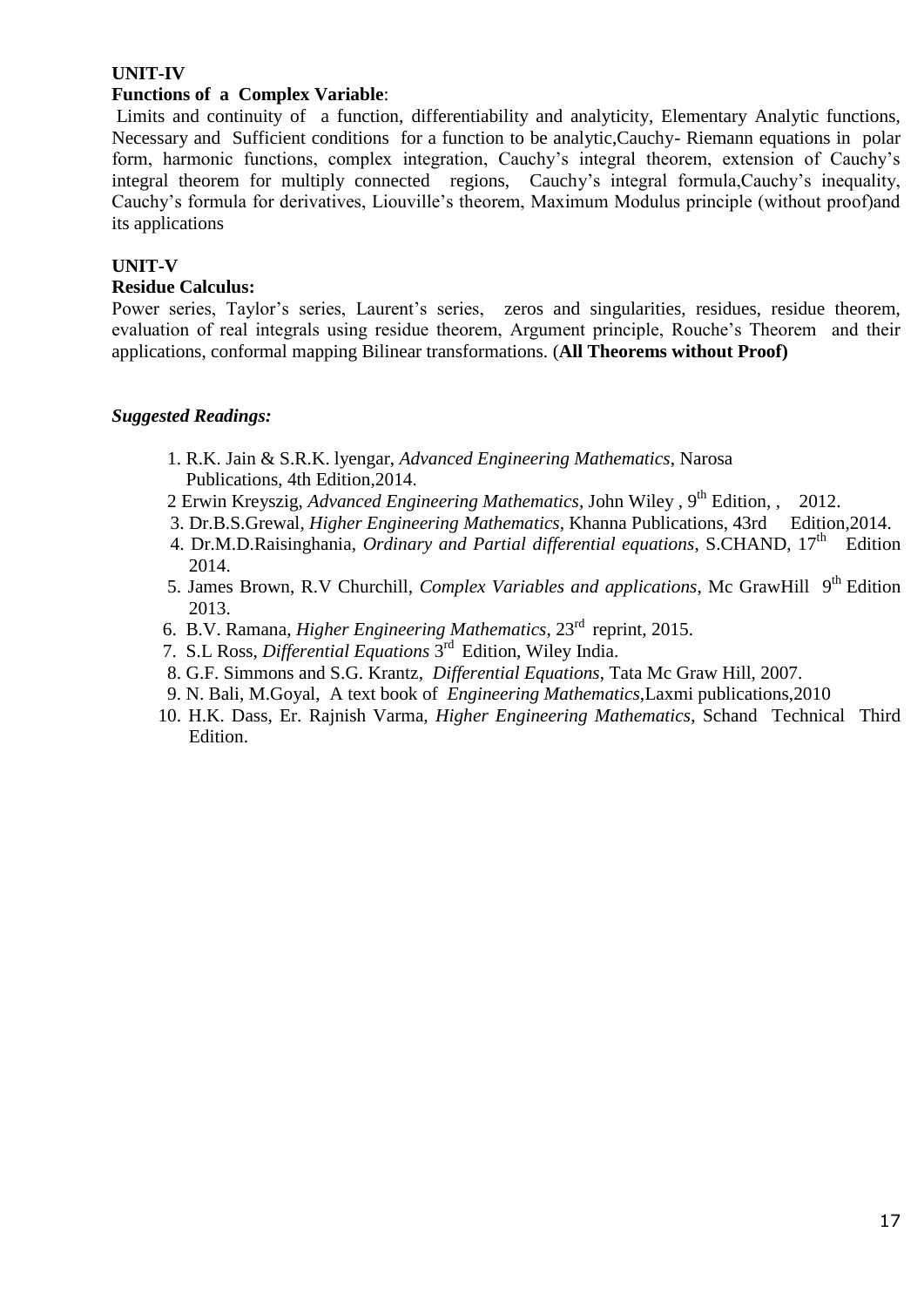| Instruction                        | 4 Periods per week |
|------------------------------------|--------------------|
| Duration of University Examination | 3 Hours            |
| University Examination             | 70 Marks           |
| Sessionals                         | 30 Marks           |
| Credits                            |                    |

# **Applied Physics**

# **Course Objectives:**

- To make student understand the basic concepts of wave mechanics and to know the significance of Maxwell's equations in engineering applications.
- To state the principle of optical fiber and to understand the design and applications of optical fibers. To explain the principles of laser and to demonstrate the applications of laser. To understand the concept of ultrasonics and its wide applications.
- To study different types of dielectric polarizations and dielectric properties of materials. To understand the concept of semiconductors and its wide applications.
- To make student understand the basic concepts of superconductivity. To know the significance of magnetic materials in normal life.
- To study the preparation of thin films and their importance. To understand the basic concepts of nanomaterials.

# **Course Outcomes:**

The student will be able to:

- Solve engineering problems using the concepts of wave and particle nature of radiant energy. Explain the significance of electromagnetic waves.
- Compile the applications of laser and fiber optics in the field of industry, medical and telecommunication.
- Show their understanding about the conductivity nature of semiconductors and its wide applications. Demonstrate the knowledge in dielectric materials applications and its importance.
- Apply the basic concepts of superconductivity and magnetic materials in engineering applications.
- Understand the widely used current technologies such as solar cells, fire alarms etc., which are based on thin films. Explain about the importance of nanomaterials.

# **UNIT-I**

**Wave mechanics**: matter waves–de-Broglie wavelength, properties of wave function, Physical significance - Schrödinger time dependent and time in-dependent wave equation. Particle in a 1-D box.

**Electromagnetic theory**: Basic laws of electricity and magnetism - Maxwell's equations in integral and differential forms - Conduction and displacement current – Relation between D, E and P - Electromagnetic waves: Equation of plane wave in free space – Poynting theorem.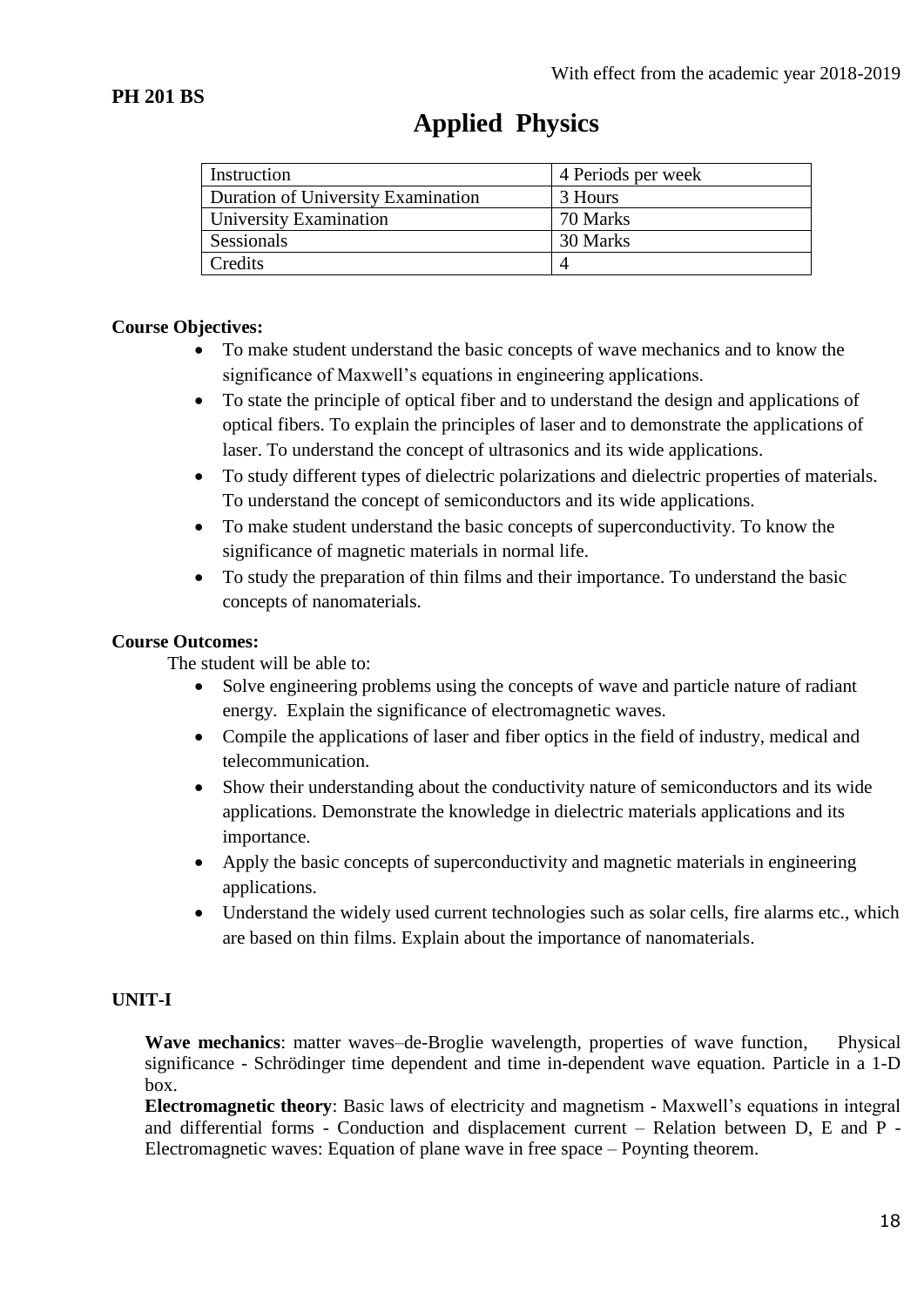# **UNIT – II**

Fibre Optics: Introduction – Propagation of light through an optical fiber - Acceptance angle -Numerical aperture (NA)– Types of optical fibers and refractive index profiles – Fibre drawing process (double crucible method)- Application of optical fibers

**Lasers:** Characteristics of lasers - Spontaneous and stimulated emission of radiation - Einstein's coefficients - Population inversion - Ruby laser - Helium-Neon laser – Semiconductor laser – Applications of lasers.

*Ultrasonics***:** Introduction to Ultrasonic waves – Production of ultrasonic waves by Piezoelectric method – Detection of ultrasonic waves : Piezoelectric detector – Properties of Ultrasonics – Wavelength of Ultrasonics by Debye-Sears method – Applications.

### **UNIT- III**

**Semiconductors:** Intrinsic and Extrinsic semiconductors - Concept of a hole - Carrier concentration and conductivity in intrinsic semiconductors – Formation of P-N junction diode and its I-V characteristics – Thermistor and its characteristics - Hall effect and its applications.

**Dielectric Materials:** Dielectrics - Types of polarizations – Electronic, Ionic, Orientational and Space charge polarizations – Expression for Electronic polarizability - Frequency and temperature dependence of dielectric polarizations - Determination of dielectric constant by capacitance Bridge method - Ferro electricity - Barium titanate - Applications of Ferroelectrics.

### **UNIT- IV**

**Superconductivity:**Introduction - General properties of super conductors - Meissner effect - Type I and Type II superconductors - BCS theory (qualitative) – Introduction to High  $T_c$  superconductors -Applications of superconductors.

**Magnetic Materials:** Classification of magnetic materials: dia, para, ferro, antiferro and ferrimagnetic materials – Weiss molecular field theory of ferromagnetism - Magnetic domains - Hysteresis curve - Soft and hard magnetic materials – Ferrites: Applications of ferrites.

### **UNIT-V**

**Thin films:** Distinction between bulk and thin films - Thin film preparation techniques: Thermal evaporation methods, Electron beam evaporation – Construction and working of Solar cell – Applications.

*Nanomaterials:* Introduction - Properties of materials at reduced size - Surface to volume ratio at nano scale – Classification of nanomaterials - Preparation of nanomaterials: bottom–up methods (sol gel and CVD), Top-down methods (ball milling) - Basic ideas of carbon nanotubes – Applications nanomaterials and their health hazards.

#### **Suggested Reading:**

1) B.K.Pandey and S. chaturvedi. Engineering Physics. Cengage Learning 2012

2) C. Kittel - Introduction to Solid State Physics, Wiley Eastern Ltd.  $5<sup>th</sup>$  Edition, 1976

3) S.L. Gupta and V. Kumar - Solid State Physics, K. Nath & Co.,  $8^{th}$  Edition, 1992.

4) A. Goswami - Thin Film Fundamentals, New Age International, 2007.

5) A.K Bhandhopadhya - Nano Materials, New Age International, I<sup>st</sup> Edition, 2007.

6) M.S. Avadhanulu and P.G. Kshirasagar - Engg. Physics, S.Chand & Co.,  $I^{st}$  Edition, 1992.

7) C.M.Srivastava and C.Srinivasan -Science of Engg. Materials,New Age International, 2002.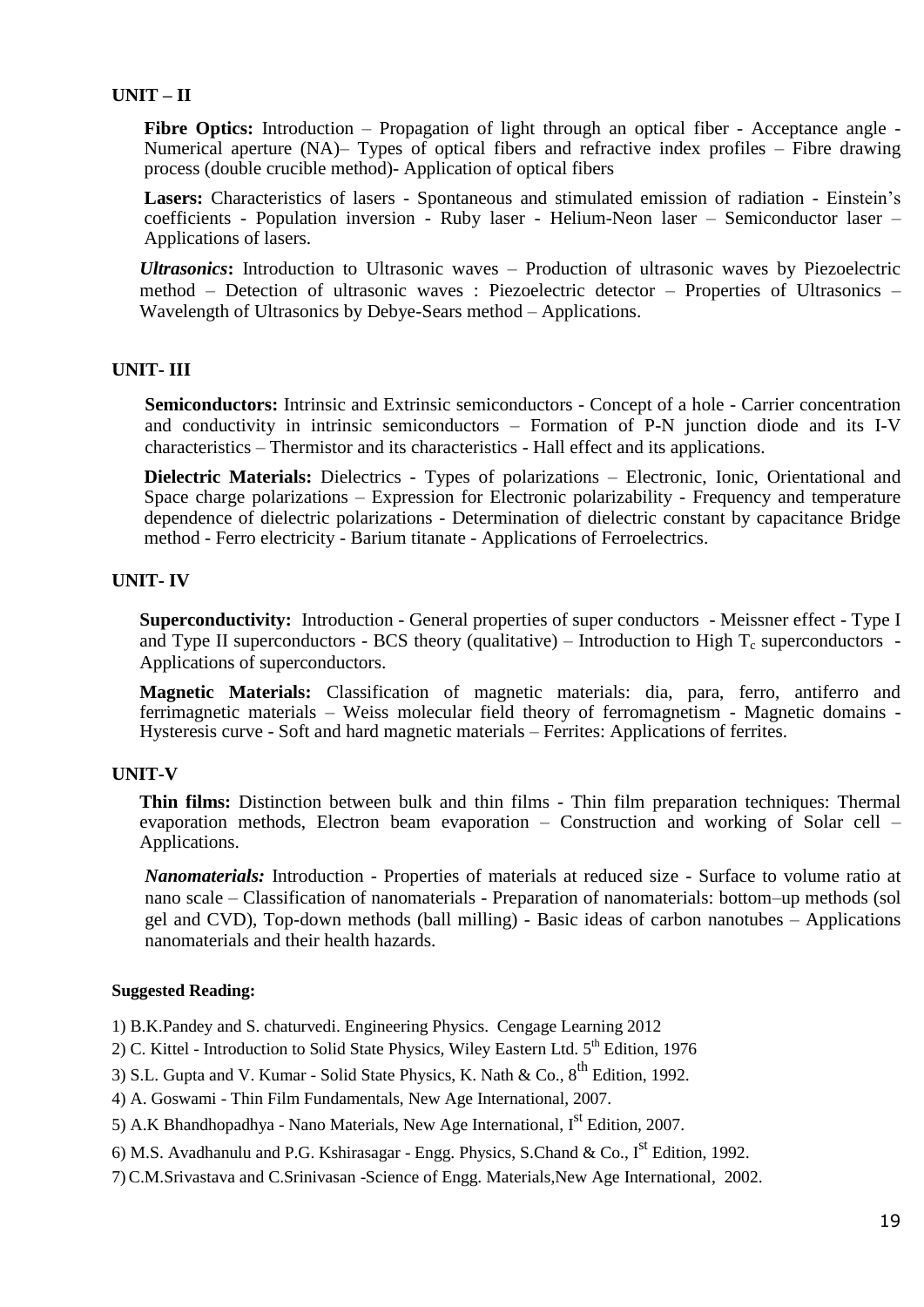### **PROGRAMMING FOR PROBLEM SOLVING**

| Instruction                        | 3 Periods per week |  |  |
|------------------------------------|--------------------|--|--|
| Duration of University Examination | 3 Hours            |  |  |
| University Examination             | 70 Marks           |  |  |
| Sessionals                         | 30 Marks           |  |  |
| Credits                            |                    |  |  |

### **Course Objectives:**

- \* To introduce the basic concepts of Computing environment, number systems and flowcharts<br>To familiarize the basic constructs of Clanguage data types, operators and
- To familiarize the basic constructs of C language data types, operators and expressions<br>  $*$  To understand
- \* To understand modular and structured programming constructs in C
- To learn the usage of structured data types and memory management using pointers
- \* To learn the concepts of data handling using files

#### **Course Outcomes:**

Student will be able to :

- \* Explain various functional components in computing environment
- Develop algorithmic solutions to problems and draw the flow charts
- \* Explain and use basic constructs of C in writing simple programs
- Use standard library functions in  $C$  and develop modular programs using user defined functions and structured data types

# **UNIT – I**

**Introduction to Computers:** Computer Systems, Computing Environments, Computer Languages, Creating and Running Programs, Software Development, Flow charts. **Number Systems**: Binary, Octal, Decimal, Hexadecimal

**Introduction to C Language -** Background, C Programs, Identifiers, Data Types, Variables, Constants, Input / Output Statements

Arithmetic Operators and Expressions: Evaluating Expressions, Precedence and Associativity of Operators, Type Conversions.

### **UNIT-II**

**Conditional Control Statements:** Bitwise Operators, Relational and Logical Operators, If, If-Else, Switch-Statement and Examples. Loop Control Statements: For, While, Do-While and Examples. Continue, Break and Goto statements

**Functions:** Function Basics, User-defined Functions, Inter Function Communication, Standard Functions, Methods of Parameter Passing. **Recursion-** Recursive Functions.. **Storage Classes:** Auto, Register, Static, Extern, Scope Rules, and Type Qualifiers.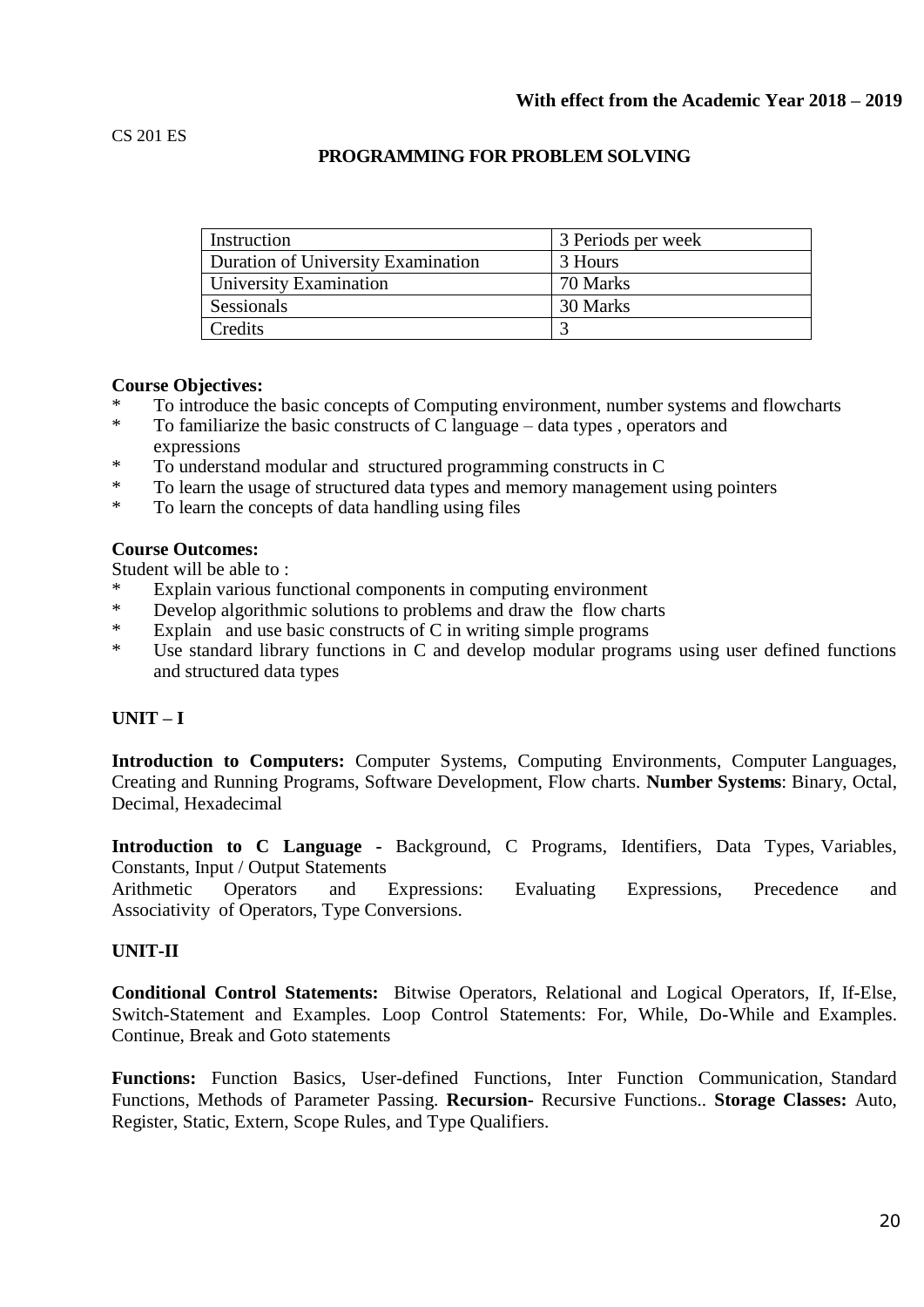# **UNIT – III**

### **Preprocessors**: Preprocessor Commands

**Arrays** - Concepts, Using Arrays in C, Inter-Function Communication, Array Applications, Two-Dimensional Arrays, Multidimensional Arrays, Linear and Binary Search, Selection and Bubble Sort.

# **UNIT - IV**

**Pointers -** Introduction, Pointers for Inter-Function Communication, Pointers to Pointers, Compatibility, L -value and R-value, Arrays and Pointers, Pointer Arithmetic and Arrays, Passing an Array to a Function, Memory Allocation Functions, Array of Pointers, Programming Applications, Pointers to void, Pointers to Functions, Command-line Arguments.

**Strings -** Concepts, C Strings, String Input/Output Functions, Arrays of Strings, String Manipulation Functions.

# **UNIT - V**

**Structures:** Definition and Initialization of Structures, Accessing Structures, Nested Structures, Arrays of Structures, Structures and Functions, Pointers to Structures, Self Referential Structures, Unions, Type Definition (typedef), Enumerated Types.

**Input and Output:** Introduction to Files, Modes of Files, Streams, Standard Library Input/Output Functions, Character Input/Output Functions.

# **Suggested Reading:**

- 1. B.A. Forouzan and R.F. Gilberg, "*A Structured Programming Approach in C"* , Cengage Learning, 2007
- 2. Kernighan BW and Ritchie DM, "*The C Programming Language"*, 2nd Edition, Prentice Hall of India, 2006.
- 3. Rajaraman V, "*The Fundamentals of Computer"*, 4th Edition, Prentice-Hall of India, 2006.
- 4. Dromey How to Solve it By Computer , Pearson education, 2006

**For online practice problems : https://projecteuler.net**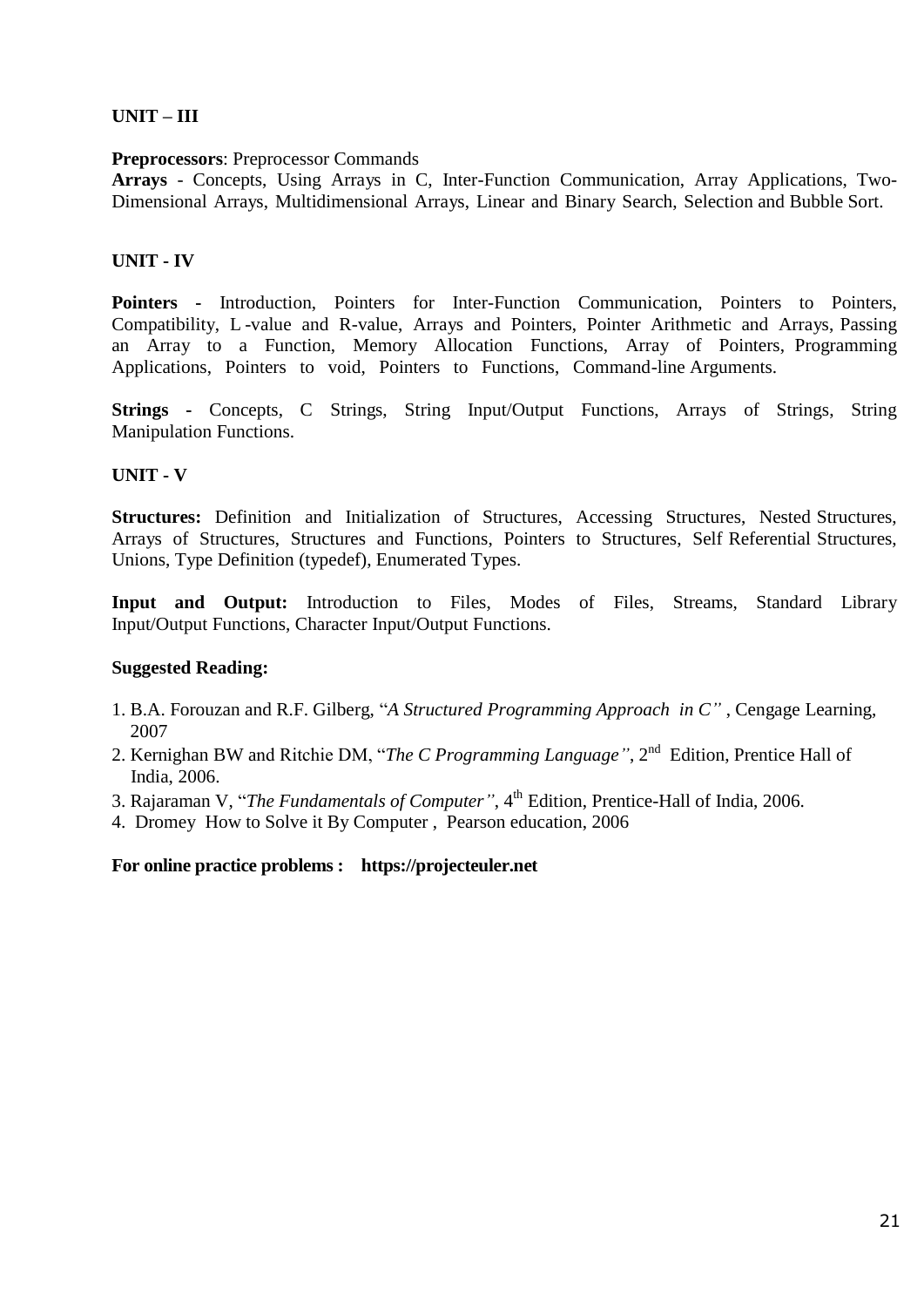# **PH 251 BS**

# **Applied Physics Laboratory**

| Instruction                        | 3 Periods per week |
|------------------------------------|--------------------|
| Duration of University Examination | 3 Hours            |
| University Examination             | 50 Marks           |
| Sessionals                         | 25 Marks           |
| Credits                            | 1.5                |

# **Course Objectives:**

- Demonstrate an ability to make physical measurements and understand the limits of precision in measurements.
- Demonstrate the ability to use experimental statistics to determine the precision of a series of measurements.
- Demonstrate the ability to prepare a valid laboratory notebook.
- Demonstrate the ability to understand the construction and working of different experiments.

# **Course Outcomes:**

Student will be able to :

- Recognize the correct number of significant figures in a measurement or in the results of a computation.
- Use a best fit to create a graph from a series of data points. Students can extrapolate and interpolate.
- Keep a lab notebook that documents their experience in each lab procedure.
- Develop skills to impart practical knowledge in real time solution and learn to design new instruments with practical knowledge.

# **List of Experiments:**

- 1. To calculate the Numerical aperture (NA), acceptance angle of a given optical fibre.
- 2. Determination of wavelength of LASER using diffraction grating.
- 3. Determination of Velocity of ultrasonic waves in a liquid by Debye-Sears method.
- 4. To draw the I-V Characteristics of P-N Junction diode and to evaluate the value of potential barrier of the diode.
- 5. Determination of carrier concentration, Mobility and Hall Coefficient of Ge Crystal using Hall Effect Experiment.
- 6. To draw the curve between the magnetizing field and the intensity of magnetization of the specimen (soft iron rod) and to find out i) Coercivity ii) Retentivity and iii) Hysteresis loss.
- 7. To draw the I-V Characteristics of a solar cell and to calculate the i) Fill factor ii) Efficiency and iii) Series resistance.
- 8. To find the values of Electrical conductivity and energy gap of Ge crystal by Four probe method.
- 9. To determine the Dielectric constant and Phase transition temperature of Lead Zirconium Titanate (PZT).
- 10. To determine the constants of A, B and α using Thermistor characteristics.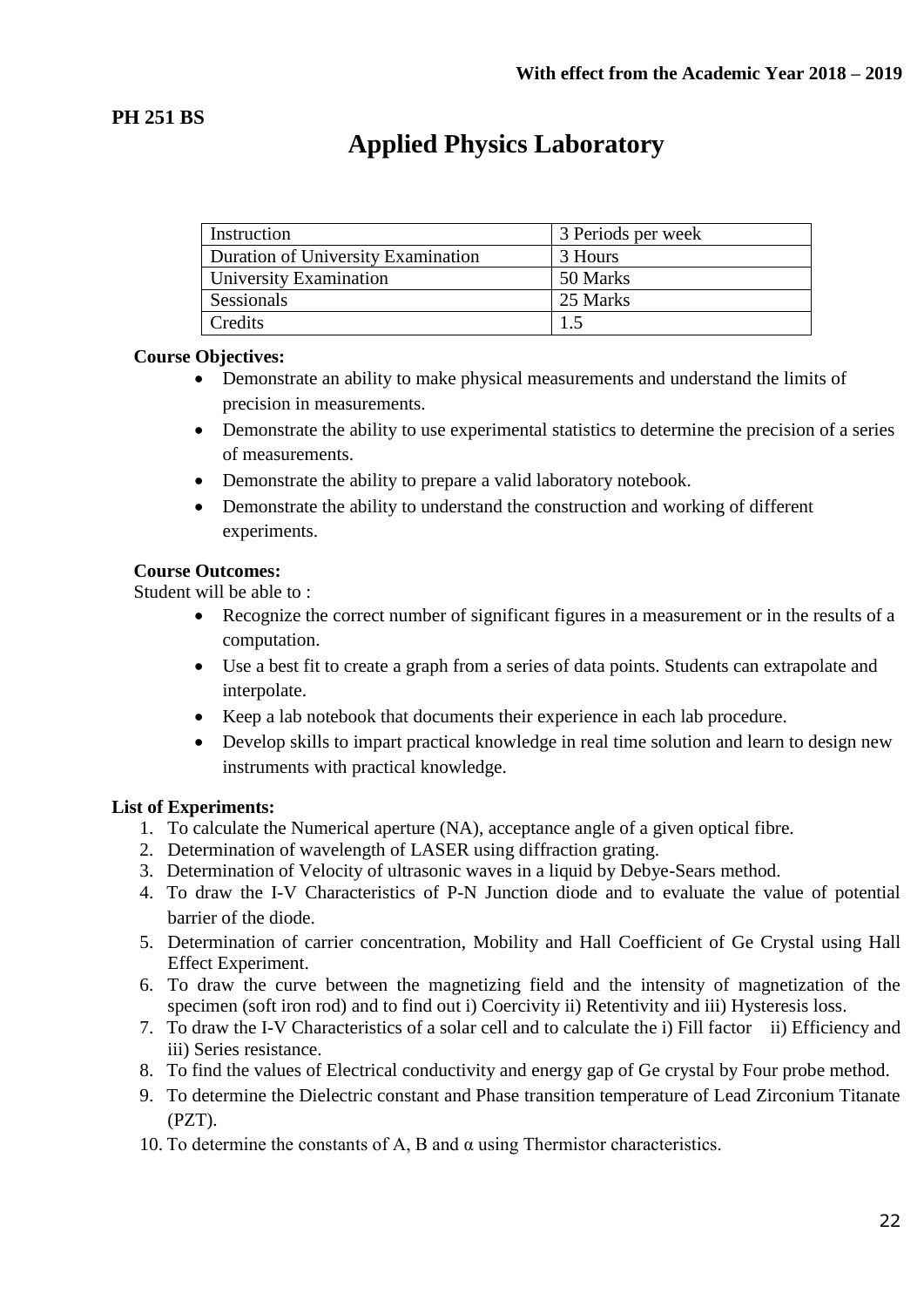# **CE 151 ES**

| Instruction                        | 6 Periods per week |
|------------------------------------|--------------------|
| Duration of University Examination | 3 Hours            |
| University Examination             | 50 Marks           |
| Sessionals                         | 50 Marks           |
| Credits                            |                    |

# **Engineering Graphics**

# **Course Objectives**

- Introduction to engineering design and its place in society
- Exposure to the visual aspects of engineering design
- Exposure to engineering graphics standards
- Exposure to solid modelling

### **Course Outcomes:**

Student will be able to :

- Create working drawings
- Communicate through drawings
- Create standard solid sections by drawing

**UNIT - I: Overview of Computer Graphics**: listing the computer technologies that impact on graphical communication, Demonstrating knowledge of the theory of CAD software, Setting up of units and drawing limits; ISO and ANSI standards for coordinate dimensioning, Snap to objects manually and automatically; Producing drawings by using various coordinate input entry methods to draw straight lines, Applying various ways of drawing circles.

**UNIT-II: Commands:** Initial settings, Drawing aids, Drawing basic entities, Modify commands, Layers, Text and Dimensioning, Blocks Applying dimensions to objects, applying annotations to drawings; Setting up and use of Layers, Create, edit and use customized layers; Changing line lengths through modifying existing lines (extend/lengthen); Printing documents to paper using the print command.

**UNIT-III: Introduction to Engineering Drawing:** Principles of Engineering Graphics and their significance, usage of Drawing instruments, lettering, Conic sections including the Rectangular Hyperbola (General method only); Cycloid, Epicycloid, Hypocycloid and Involute.

**UNIT-IV: Scales :** Reduced and Enlarged scales, representative fraction, Plain, Diagonal and Vernier Scales, Projections of Points – placed in different quadrants, Projection of straight lines parallel to one plane, perpendicular to one plane, inclined to one plane and lines inclined to both planes.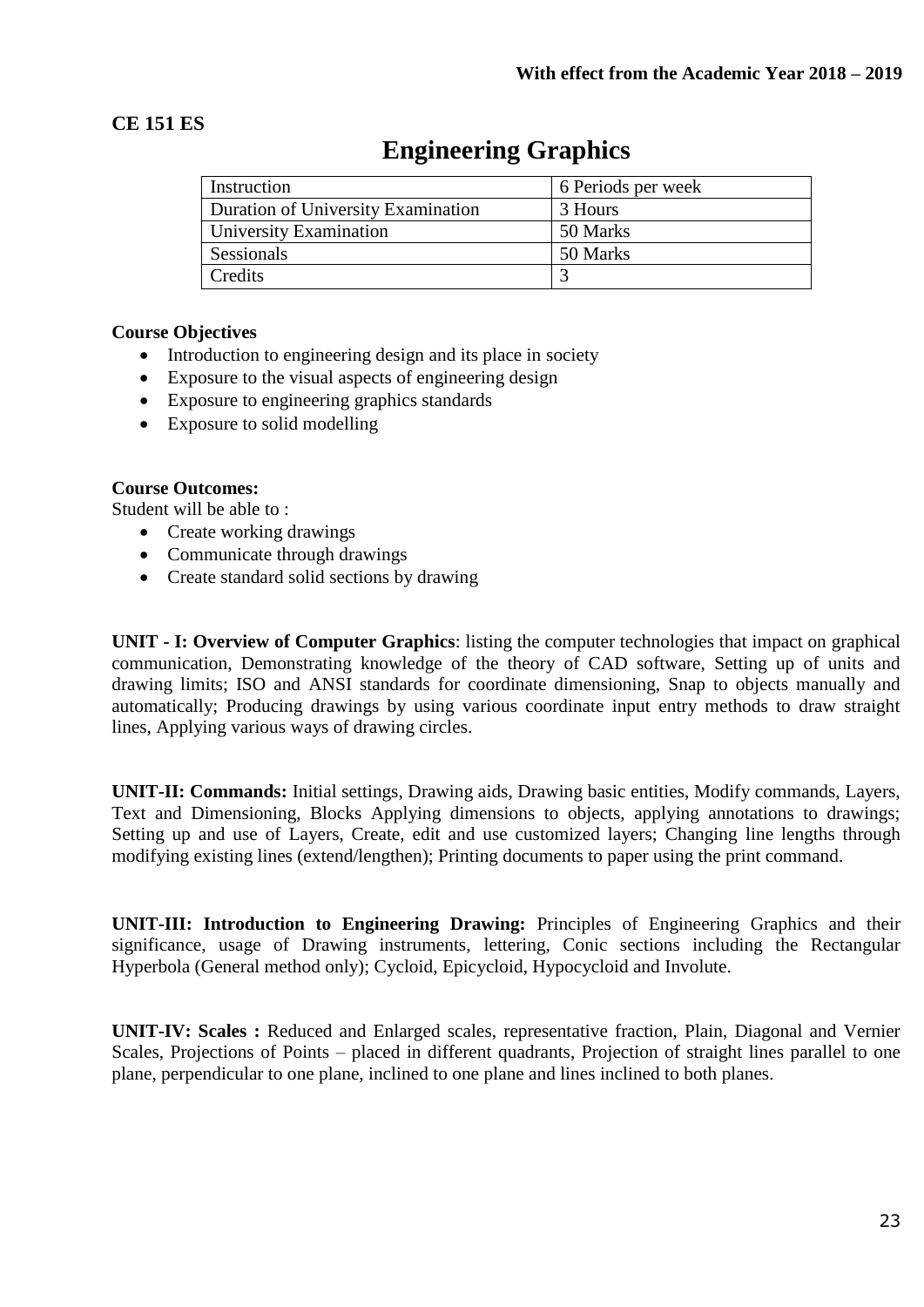**UNIT-V: Projections of planes :** inclined Planes - Auxiliary Planes, Projections of Regular Solids covering, those inclined to both the Planes.

**Sections and Sectional Views of Right Angular Solids:** Prism, Cylinder, Pyramid, Cone – Auxiliary Views; Development of surfaces of Right Regular Solids - Prism, Pyramid, Cylinder and Cone.

- 1. Bhatt N.D., Panchal V.M. & Ingle P.R., (2014), Engineering Drawing, Charotar Publishing House
- 2. 2. Shah, M.B. & Rana B.C. (2008), Engineering Drawing and Computer Graphics, Pearson Education
- 3. Agrawal B. & Agrawal C. M. (2012), Engineering Graphics, TMH Publication
- 4. Narayana, K.L. & P Kannaiah (2008), Text book on Engineering Drawing, Scitech Publishers
- 5. (Corresponding set of) CAD Software Theory and User Manuals
- 6. S.N. Lal., Engineering Drawing (2018), M/S. Cengage Learning India Pvt. Ltd., Pratap Gunj, Delhi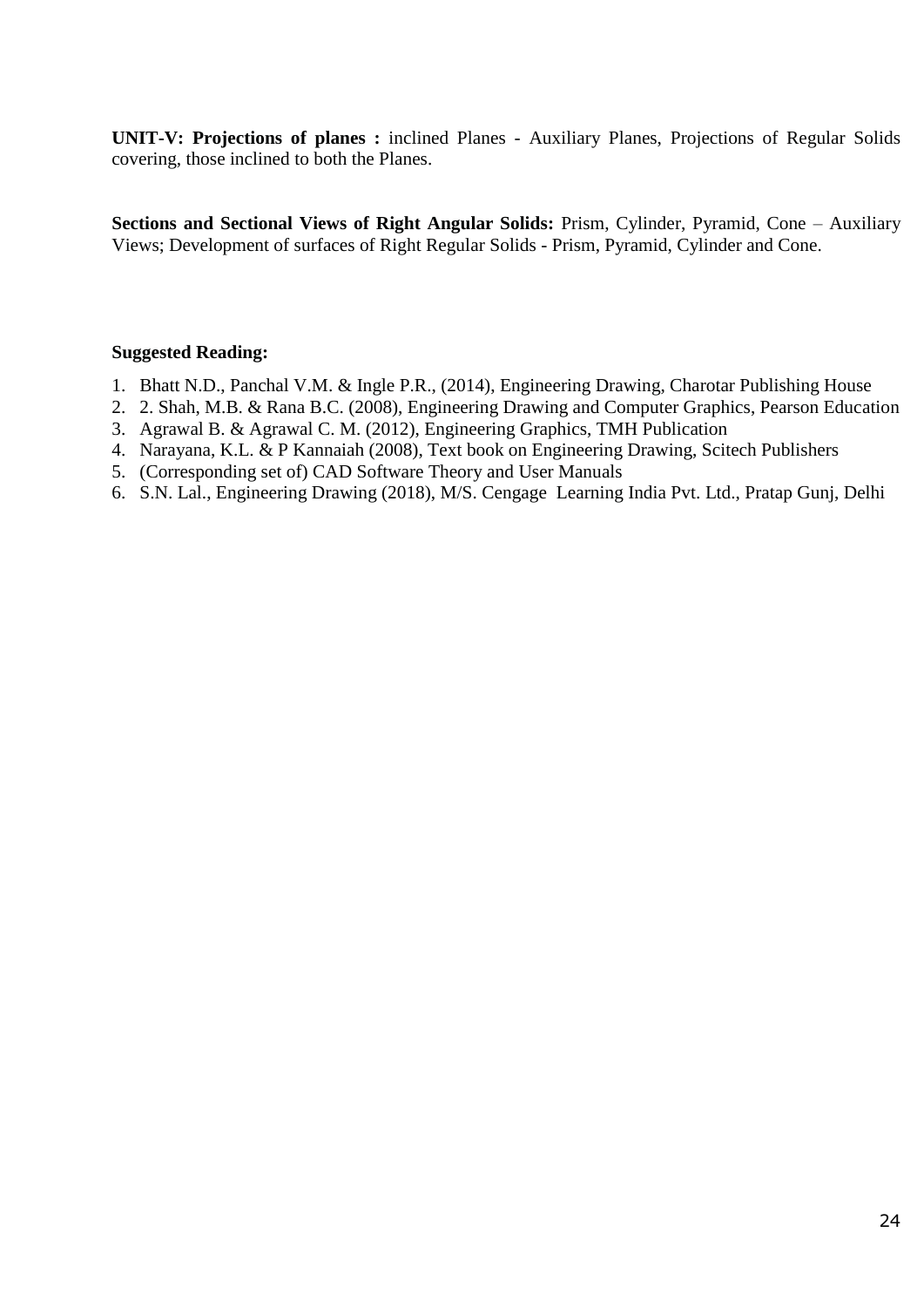| Instruction                        | 4 Periods per week |
|------------------------------------|--------------------|
| Duration of University Examination | 3 Hours            |
| University Examination             | 50 Marks           |
| Sessionals                         | 25 Marks           |
| Credits                            |                    |

### **PROGRAMMING FOR PROBLEM SOLVING LABORATORY**

### **Course Objectives:**

- To use tools available under LINUX for C programming
- To gain hands-on experience on basic constructs of C programming
- To formulate problems and implement algorithmic solutions in C
- To write modular programs in C using structure programming techniques and data files.

### **Course Outcomes:**

Student will be able to :

- Write, compile and debug C programs in Linux environment
- Write simple programs using control structures, user defined functions and data manipulation using arrays
- Use standard C library functions to develop modular programs in C
- 1. Introducing to programming Environment(Linux commands, editing tools such as vi editor, sample program entry, compilation and execution )
- 2. Write programs using arithmetic, logical, bitwise and ternary operators.<br>3. Write programs simple control statements : Roots of a Quadratic
- 3. Write programs simple control statements : Roots of a Quadratic Equation, extracting digits of integers, reversing digits ,finding sum of digit ,printing multiplication tables, Armstrong numbers, checking for prime, magic number,
- 4. Sin x and Cos x values using series expansion<br>5. Conversion of Binary to Decimal, Octal, Hexa
- 5. Conversion of Binary to Decimal, Octal, Hexa and Vice versa<br>6. Generating a Pascal triangle and Pyramid of numbers
- 6. Generating a Pascal triangle and Pyramid of numbers
- 7. Recursion: Factorial, Fibonacci, GCD
- 8. Finding the maximum, minimum, average and standard deviation of given set of numbers using arrays
- 9. Reversing an array , removal of duplicates from array
- 10. Matrix addition , multiplication and transpose of a square matrix .using functions
- 11. Bubble Sort, Selection Sort ,
- 12. Programs on Linear Search and Binary Search using recursion and iteration
- 13. Functions of string manipulation**:** inputting and outputting string , using string functions such as strlen( ), strcat( ), strcpy( )………etc
- 14. Writing simple programs for strings without using string functions.<br>15. Finding the No. of characters, words and lines of given text file
- 15. Finding the No. of characters, words and lines of given text file<br>16. File handling programs : student memo printing
- File handling programs : student memo printing
- 17. Create linked list, traverse a linked list, insert a node, delete a node, reversing list .